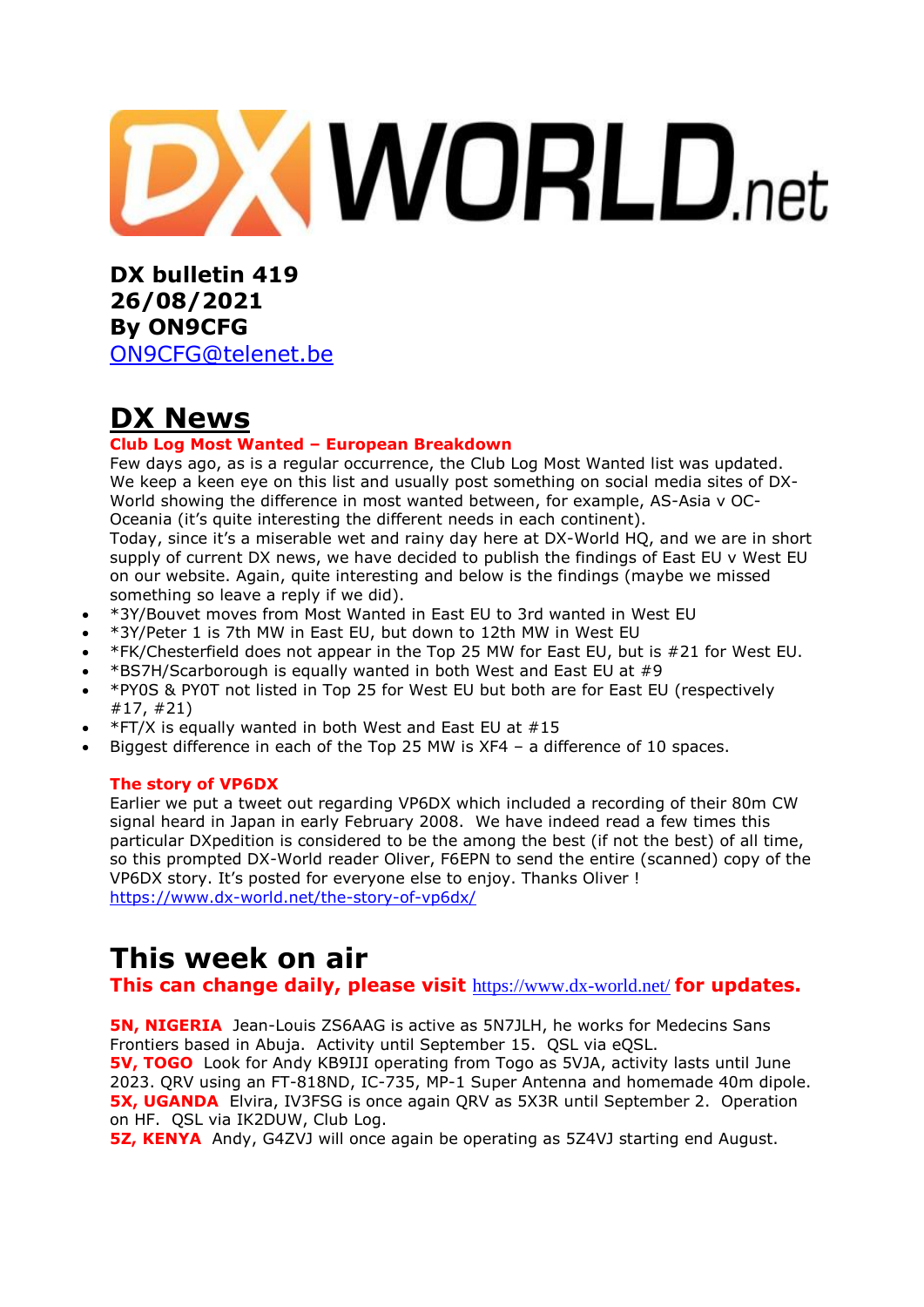**A3, TONGA** Masa, JA0RQV informs DX-World that he is in Nuku'alofa, Tongatapu Island OC-049) and QRV as A35JP **–** running from late August to early November 2021. QRV on 80-6m; CW, SSB and FT8. QSL via LoTW, Club Log.

**CN, MOROCCO** Bruno, IW5BBV is active as CN2BBV until end August. Operation on 40 and 20 meter using SSB. QSL via home call.

**D4, CAPE VERDE** Paco, EA7KNT is ORV from Porto Antiguo, Sal Island (AF-086) as D4SAL until September 5. This visit is to determine best QTH, antennas etc for a future operation involving Paco plus EA7AC, EA7KNX, EA7KOB and EA7KOL.

**EX, KYRGYZSTAN** Andrea, HB9DUR is again active as EX0DX. Operating on HF when time permits. QSL via home call, Club Log, LoTW.

**HI, DOMINICAN REP** Max, HB9TUZ is active as HI9/call from Las Terrans. Activity during August from 40 to 10 meter using SSB. QSL via Eqsl.

**HK0, SAN ANDRES ISL** Pedro, HK3X is currently operating as HK0/call. Length of stay is unknown. QSL via JH1AJT.

**J6, ST LUCIA** Bill, K9HZ is QRV as J68HZ until November 8. Operation using FT8, CW and SSB. QSL via LoTW preferred or direct via home call.

**OA, PERU** Arno, DL1CW is ORV as OA7/call from Urubamba until September 1. OTH is 800 meter above sea level, surrounded by mountains. QRV on HF. QSL via LoTW.

**OA, PERU** Alex, DD5ZZ is active as OA7/call until September 17 from Cusco City at 3300 meter elevation. Operation on HF using SSB, FT4/8 and some CW. QSL via home call.

**OH0, ALAND ISL** A team with SP1EG, SP1F, SP1IVL, SP3VAX, SP1Z and SQ1WO are active as OH0KRF until August 29. Operation from 80 to 10 meter using CW, SSB, FT4/8 and RTTY. QSL via SP1KRF.

**OJ0, MARKET REEF** Joseph, AD7D is operating as OJ0D until August 28. Operation mainly on QO-100 with some HF. QSL via LoTW or OG7D.

**OJ0, MARKET REEF** Pasi, OH3WS (Chairman of the Finnish Lighthouse Society) is active as OJ0WS until August 28. Activity on HF using CW when time permits. QSL via homecall.

**PJ4, BONAIRE** Look for PJ4BAR from the seafront at Sorobon beach on August 27-29. This is a recently found Bonaire Radioclub. QSL via M0URX.

**TK, CORSICA** Frans, DJ0TP is active as TK/DJ0TP from Corsica until September 14. QSL via LoTW, home call.

**VP5, TURKS & CAICOS** Mario, I2HBW is once again active as VP5MA (ex VP5VMA) until end October. QSL via Club Log.

**VP8, FALKLAND ISLANDS** Matthew, M0ZMS is seconded to the RAF station at Mount Pleasant until late August. Operation as VP8ZMS on HF using digital modes, CW with some SSB. QSL via home call and LoTW, logsearch on Club Log. <https://twitter.com/vp8zms>

**Z8, SOUTH SUDAN** Diya is back in Juba, He is again active from 80 to 10 meter using SSB and FT8. A reminder that QSLs via OM3JW and all QSOs will be uploaded to QRZ.com, Club Log, eQSL and LoTW.

**ZC4, S.B.A. CYPRUS** Phil, M7CBK is currently operating as ZC4CBK out of the Akrotiri Sovereign Base Area, Cyprus (Grid KM64LN), and plans to be QRV on a regular basis until October. QSL via EB7DX.

**ZD7, ST HELENA** Gerard, G3WIP is active until September 30 as ZD7GB. He works there as a doctor and will be active during his spare time.

# **Coming up soon**

**3X, GUINEA** Jean-Philippe F1TMY ex J28PJ will be operating as 3X2021 (may change) starting mid-September 2021 for up to 5 years. A side trip to AF-051 is possible. More to follow on his twitter<https://twitter.com/3X2021>

**HB0, LIECHTENSTEIN** Tina DL5YL and Fred DL5YM will be active as HB0/calls from September 5 until September 28. Operation from 160 to 6 meter with a focus on 20 and 30 meter. QSL via bureau.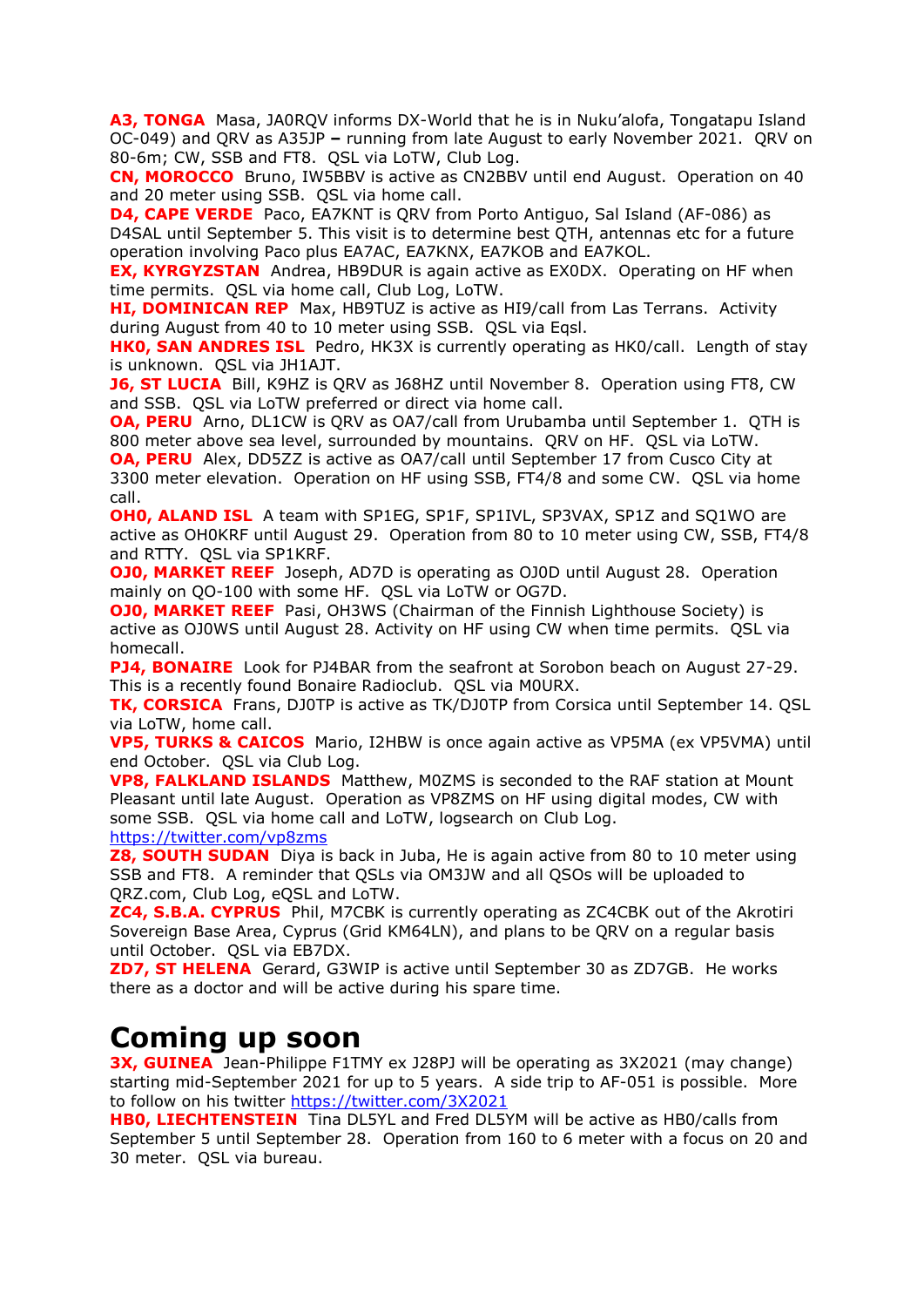**SV5, DODECANESE ISL** Claudio, HB9UAU will be operating as SV5/call from Karpathos Island between September 4 and September 16. Activity in 'holiday-style' from 80 to 10 meter using SSB, RTTY and FT8. QSL via bureau, LoTW, direct.

# **DXCC timeline**

## **DXWORLD**<sub>net</sub> **FEATURED DXPEDITIONS TIMELINE** Last update: August 25, 2021 D4SAL SV5/HB9OAU **Z68XX QY2AW** OY/LB5SH 5H<sub>1</sub>IP FP/KV1J CQWW RTTY 3X2021 DX-WORLD DXPEDITION 1 2 3 4 5 6 7 8 9 10 11 12 13 14 15 16 17 18 19 20 21 22 23 24 25 26 27 28 29 30 SEPTEMBER Edited by MM0NDX (cc) IK8LOV Max Laconca

# **IOTA This week on air**

## **AFRICA**

**AF-032 Zanzibar** Josep EA3BT and Nuria EA3WL is operating as 5I3B and 5I3W until August 26. Operation in 'holiday-style' from 40 to 10 meter using CW, SSB and FT8. QSL via EA3BT OQRS or bureau.

## **ASIA**

**AS-018 Sakhalin Isl** Sergey, RA3NAN is active as RA3NAN/0 and R0/M0MSV.

Operation on 20 meter using SSB. Length of stay unknown. QSL via home call or via RZ3EC.

**AS-149 Moneron Isl** A large team with R9YU, RA3DS, RA9Y, RN5A, RX3AMI and UA3A is QRV as RI0FM sometime August. Operation on various bands using CW, SSB and FT8. QSL via UA3A. [https://ri0fm.ru](https://ri0fm.ru/)

## **EUROPE**

**EU-003 San Miguel Island** Giovanni, IZ2DPX is operating until August 29 as CT8/call. Operation on HF using SSB and digi. QSL via IK2DUW.

**EU-031 Isola d'Ischia** Giuseppe, IK5WW will be active as IC8I from August 31 until September 13. Activity from 80 to 6 meter with an entry in the WAE DX SSB contest and the IARU Region 1 145 Mhz contest.

**EU-032 Ile Oleron** Thomas, DL1ASA will be active as F/CALL/P between August 30 and September 1. QSL via home call, bureau.

**EU-081 Ile Saint Marcouf** A team with Francis ON8AZ, Patrick ON7PQ, Tim ON5HC and Kurt ON5DZ will be operating as TM3U from August 28 until September 3. Operation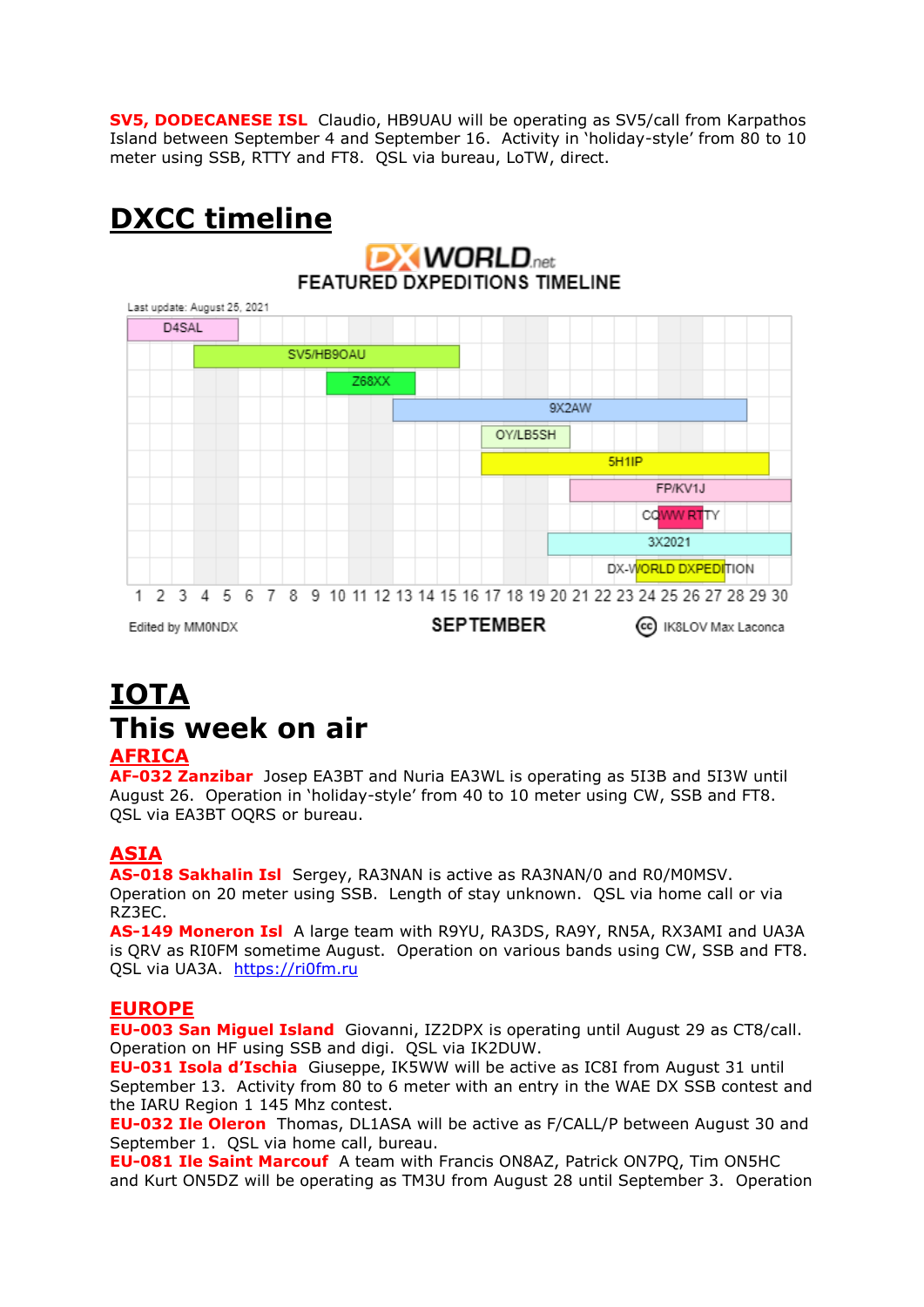from 80 to 6 meter using CW, SSB and digi. QO-100 is also planned. <https://www.eu081.be/index.php>

**EU-175 Pico Isl** Jim, W6PQL is active as CT8/W6PQL until September 4. He operates FT8 on all bands and SSB on 20 meter, until September 3 he operates 2m EME and tropo. QSL via LoTW, or direct to home call.

## **NORTH AMERICA**

**NA-067 Hatteras Isl** Look for AF2F/W4 until September 4. Operation in 'holiday-style' on HF and 6 meter using CW and FT8, with Q65 on 6 meter.

# **Coming up soon**

## **EUROPE**

**EU-047 Memmert Isl** Look for DJ4EL and DJ5TM from this rare IOTA which was never activated before! Acces to the bird sanctuary is very restricted on September 3. QRV for 1 or 2 hours on 20 and 40 meter SSB.

# **DXCC timeline**

## **DX WORLD**.net **FEATURED DXPEDITIONS TIMELINE**

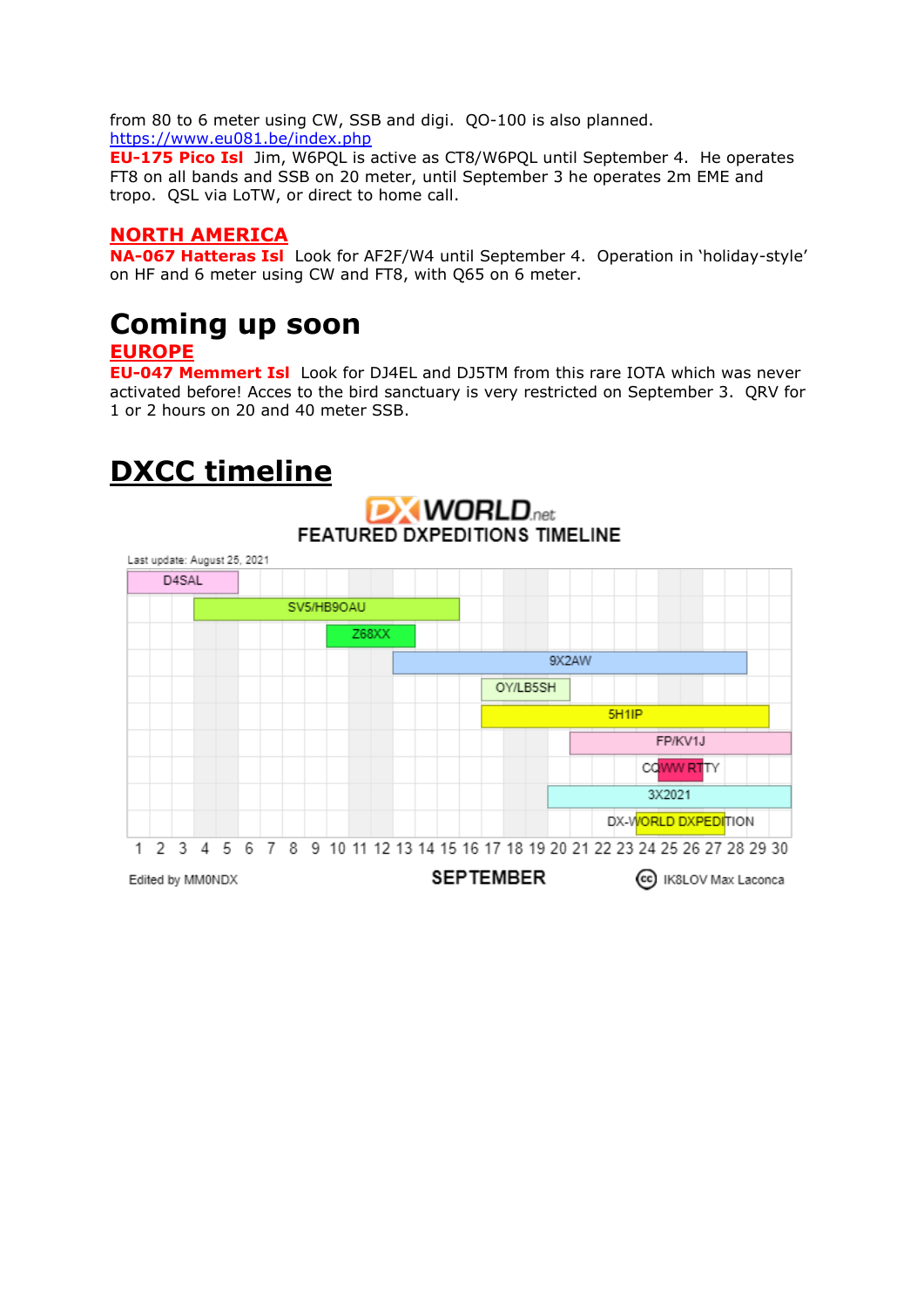# **On the scene**

**Nuria EA3WL as 5I3W from Zanzibar Island AF-032**



**QTH from Zanzibar Island 5I3B and 5I3W**

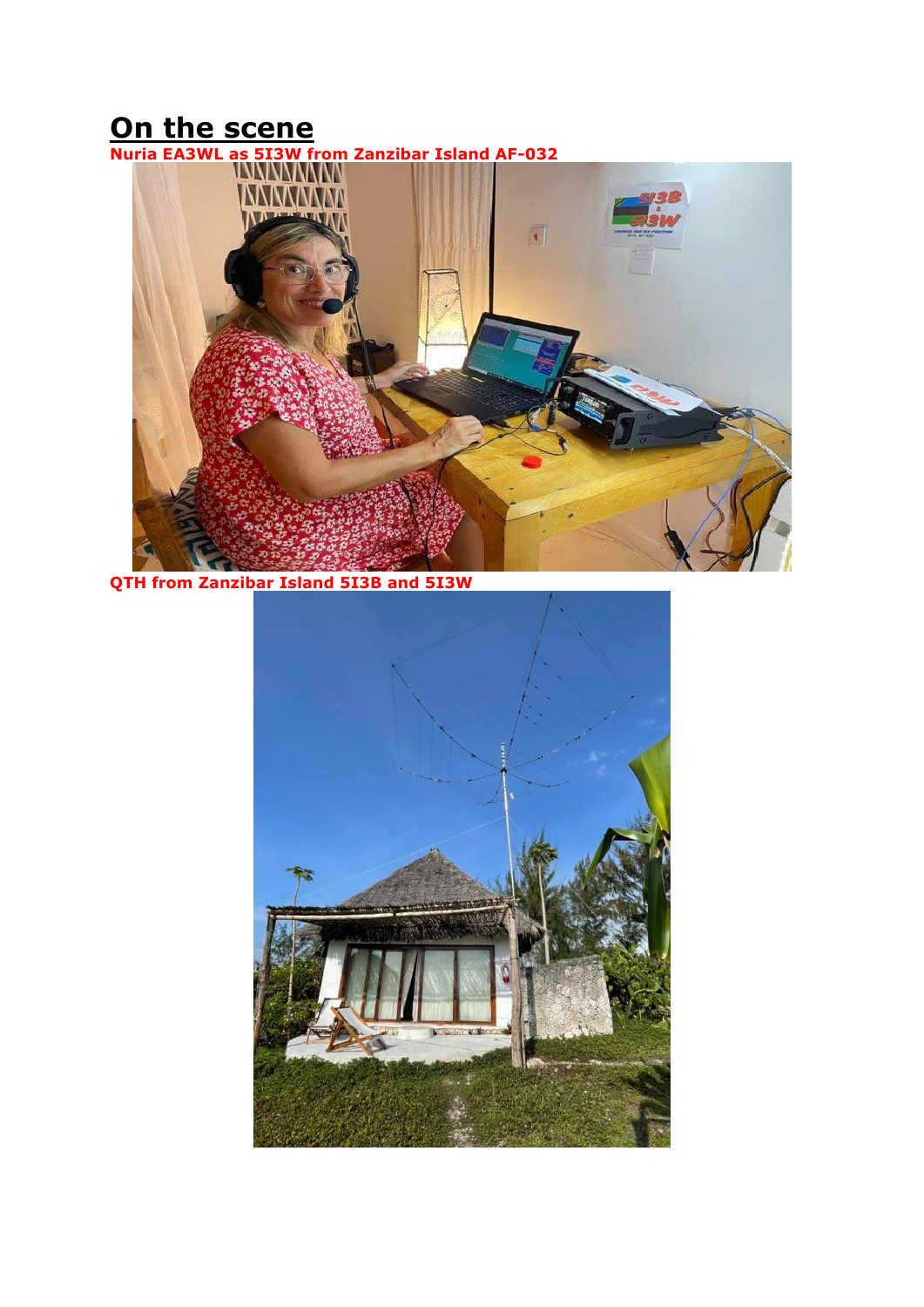# **Masa A35JP from Tongatapu Island OC-049**



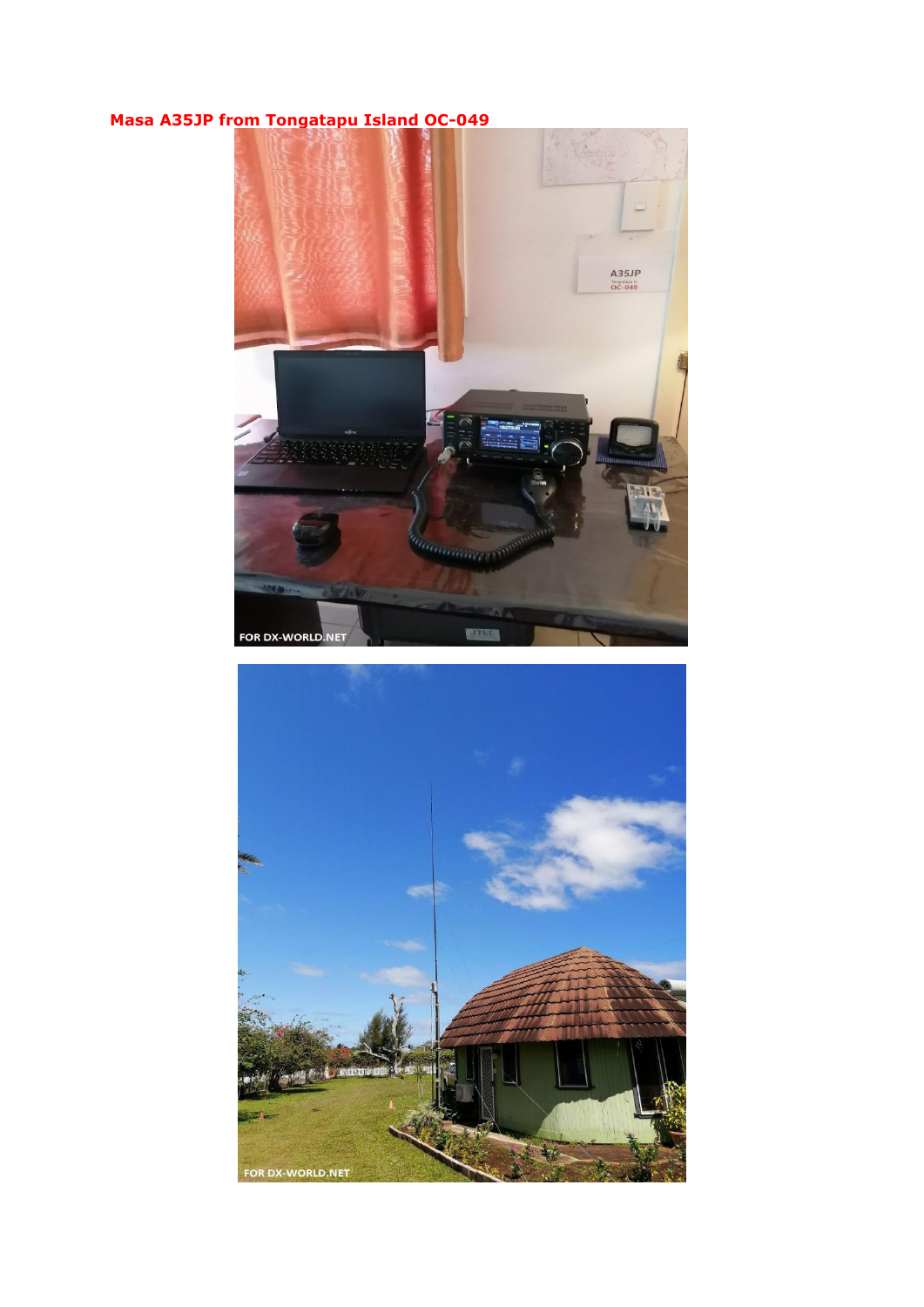# **ANNOUNCEMENTS Announced DX**

# *THE NEWCOMERS*

**FO, AUSTRAL and MARQUESAS** Everything is planned for this 6 meter EME DXpedition. Operation as FO/W7GK October 15-24 and as TX7MB October 27-November 7. For full details see

[http://www.bigskyspaces.com/w7gj/Austral%20Islands%202020.htm?fbclid=IwAR3ebgrt](http://www.bigskyspaces.com/w7gj/Austral%20Islands%202020.htm?fbclid=IwAR3ebgrtjJ-B6ceyVQ__gUUb7bLHwPutFxBIUZ7_RqN1YRS9P2VWKW3rlxw) [jJ-B6ceyVQ\\_\\_gUUb7bLHwPutFxBIUZ7\\_RqN1YRS9P2VWKW3rlxw](http://www.bigskyspaces.com/w7gj/Austral%20Islands%202020.htm?fbclid=IwAR3ebgrtjJ-B6ceyVQ__gUUb7bLHwPutFxBIUZ7_RqN1YRS9P2VWKW3rlxw)

[http://www.bigskyspaces.com/w7gj/Marquesas%202020.htm?fbclid=IwAR34MQqB3jGc8](http://www.bigskyspaces.com/w7gj/Marquesas%202020.htm?fbclid=IwAR34MQqB3jGc8bl-R3wMn5V_bteWy4oi_yXAgK9NOKUNGugMJJGy89loukg) [bl-R3wMn5V\\_bteWy4oi\\_yXAgK9NOKUNGugMJJGy89loukg](http://www.bigskyspaces.com/w7gj/Marquesas%202020.htm?fbclid=IwAR34MQqB3jGc8bl-R3wMn5V_bteWy4oi_yXAgK9NOKUNGugMJJGy89loukg)

**VK9N, NORFOLK ISL** Nick, VK2DX informs DX-World he will be moving to Norfolk island later this year, and with a bit of luck, should be QRV as VK9DX from Christmastime onward. *"80m is my favourite band so expect plenty of action there, all modes. Five acres hilltop property 400ft above ocean, with a number of 40m Norfolk pine trees. Unfortunately, both NSW and Norfolk Island are in heavy lockdown but we are optimistic that travel will resume in a month or two".*

## *THE REMINDERS*

**3DA0, ESWATINI** The Russian DXpedition Team plans the next trip as 3DA0RU between October 22 and November 7. Operation with 4 stations on all bands using CW, SSB and FT8 F/H. The team will try to activate 6 meter also. QSL via R7AL, Club Log and LoTW. <https://dxpedition.wixsite.com/3da0ru>

**5H, TANZANIA** Roman, RA/3W3RR (ex-909RR) has announced plans to be active from Zanzibar island, AF-032. Currently no set dates as to when 5H1RR activity may happen due to COVID-19. More info to follow in due course..

**5T, MAURITANIA** Tom, DL7BO has plans to be active as 5T700 soon and staving there for a long period. More info to follow. QSL via DJ6TF.

**8Q, MALDIVES** Nobby, G0VJG will be active as 8Q7CQ from the Reethi Faru resort between September 28 and October 13. Activity from 80 to 10 meter using SSB and digi. QSL via M0OXO.

**9X, RWANDA** The Holy Land DX Group will be QRV as 9X4X between November 24 and December 1. Operation with 3 stations from 160 to 10 meter using CW, SSB, RTTY and FT8. An entry in the CQ WW DX CW contest. QSL via 4Z5FI.

**9X, RWANDA** Harold, DF2WO will once again be active as 9X2AW from Kigali between September 13 and September 28. Operation from 160 to 10 meter using CW, SSB and digi. <https://www.qrz.com/db/9x2aw>

A3, TONGA Stan LZ1GC and Ivan LZ1PM will be operating as A35GC sometime in 2022. Activity from 160 to 10 meter using CW, SSB, RTTY and FT8. Logs uploaded during the DXpedition to Club Log. QSL via LZ1GC OQRS, direct or bureau.

**C5, THE GAMBIA** Luc F5RAV informs that the C5C license has been renewed and it's hoped that he, Gerard F5NVF and Abdel M0NPT will visit The Gambia in October / November depending on Covid travel situation. QRV on CW, SSB, Digi & Sat. QSL via F5RAV. Update to follow...

**CE0Y, EASTER ISLAND** The Polish DXpedition Team with Jan SP3CYY, Jurek SP3GEM, Wlodek SP6EQZ, Janusz SP6IXF, Roman SP9FOW and Piotr SP9RCL will be active sometime during 2021 as XR0YSP. Plans are to be QRV with 3 stations from 160 to 10 meter using CW, SSB and FT8.

**CY0, SABLE ISL** Permission for a DXpedition has been authorized with the team: WA2DAN, N2IEN, K5DHY, K5YY, K4UEE, WW2DX, AA4NC, N8AA, N2TU. The CY0C Sable Island DXpedition team will be active sometime 2021-2022 depending Covid. <http://cy0dxpedition.net/index.html>

**E5, SOUTH COOKS** Pete, ZL4TE holds the South Cooks callsign E51RMP and mentions he will be active from there in October. He plans some HF QRP and VHF Digimodes. QSL via home call.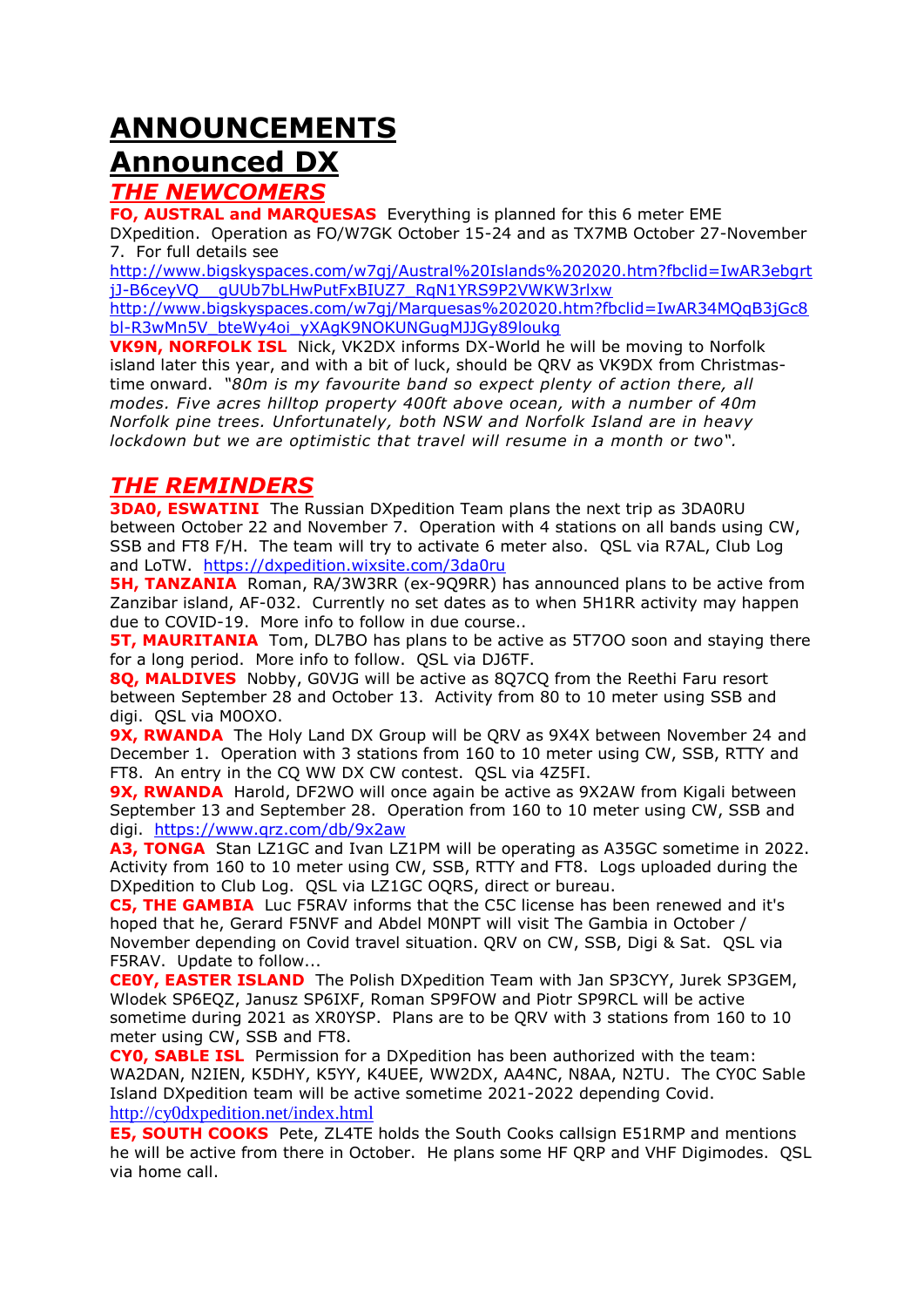**E6, NIUE** Stan LZ1GC and Ivan LZ1PM will be operating as E6AM during October-November 2022. Activity from 160 to 10 meter using CW, SSB, RTTY and FT8. Logs uploaded during the DXpedition to Club Log. QSL via LZ1GC OQRS, direct or bureau. **FM, MARTINIQUE** Miguel, EA1BP will be active as FM/call and as TO7O during the CQWW SSB contest. Operation from October 27 until November 5. QSL via home call and LoTW.

**FP, ST PIERRE & MIQUELON** Chris, VO1CH updates DX-World that due to Covid-19, the TO5T DXpedition to St Pierre & Miquelon has been postponed until August 2022 or 2023. Activity from 160 to 6 meter using CW, SSB and FT8. <http://www.to5t.com/>

**FP, ST PIERRE & MIQUELON** Eric, KV1J will once again be active as FP/call between September 21 and October 5. Operation from 160 to 10 meter using CW, SSB and digi. QSL via home call, LoTW. <http://www.kv1j.com/fp/July20.html>

**FS, ST MARTIN** John, W5JON will be operating as FS/call between October 19 and October 23. Operation from 40 to 6 meter using SSB and FT8. QSL via LoTW or direct. **FS, ST MARTIN** A team with K9NU, W9MK, VE2BWL, FS4WBS and K9EL will once again be operating as TO9W from December 1 until December 10. Operation on HF with focus on 160, 80 and 40 meter with emphasis on Asia on these bands using CW, SSB and FT4/8. QSL via Club Log and LoTW, logsearch on Club Log.

**FW, WALLIS & FUTUNA** Tom, KH0/KC0W informs: due to Covid this trip will be postponed. As soon the situation changes Tom will let us know when he departs Saipan. **HC8, GALAPAGOS ISL** Team HD8M (WB2REM, VO1IDX, KH6M and KE2D) will be operating from Santa Cruz between March 2 and March 11, 2022. <http://www.hd8m.com/>

**HC8, GALAPAGOS ISL** A DXfriends DXpedition will take place to San Cristobal. QSL via EA5RM. More to follow.

**J8, GRENADINES** Brian, GW4DVB will be operating as J88PI from Palm Island during February 24 and March 8, 2022. Activity from 40 to 6 meter using mainly SSB and FT8. QSL via home call.

**JD1, OGASAWARA** Koji, JE3GRQ has not yet concrete plans but will be operating as JD1BQI sometime in 2021. This will be a 6 meter EME operation. More to follow. **JW, SVALBARD** Max, ON5UR and team will be active as JW5E between April 18 and April 29, 2022. More to follow soon. QSL via M0URX.

**JW, SVALBARD** LA6VM, LA7XK and LA9DL will be active between October 6-11. Operation as JW6VM, JW7XK and JW9DL. Also active as JW5X during SAC SSB contest. QSL via homecalls. JW5X via LA5X.

**JW, SVALBARD** Tom, OH6VDA will be active as JW6VDA from the Clubstation in Longyearbyen. Activity in 'holiday-style' from October 12 until November 1. QSL via QRZ.com.

**KH4, MIDWAY ISL** Ron, KH6DV announces a trip to Midway for about 2 weeks (if the COVID 19 is under control). Midway Atoll is #14 on the Clublog most wanted list and has not been active for some time. The aircraft used for the logistics flights has been downsized and visitors are no longer allowed to fly to the island. More to follow.

**KH8, SWAINS ISL** Due to the Covid-19 pandemic it is still impossible to travel to Swains Island. Alex Jennings (owner of island) and the team will start planning again as soon as we are allowed to travel to American Samoa without restrictions (such as 14 days in quarantine).

**OY, FAROE ISL** Stian, LB5SH has announced that he will be QRV from Tórshavn, Faroe Islands between September 17-20. Mainly active on SSB and FT8. Bands are uncertain as this depends on which antennas he'll able to bring with and set up at his QTH.

**P2, PAPUA NEW GUINEA** A DXpedition will take place in honor of the 175<sup>th</sup> anniversary of the Nikolay Miklouho Maclay. More to follow. QSL via RM0L.

**P4, ARUBA** John, W2GD will once again be operating as P40W during October 18-25. An entry in the CQ WW SSB contest (Oct 30-31) is included. Operation on all bands when time permits. QSL via LoTW and N2MM.

**PJ5, SINT EUSTATIUS** John, W5JON will be active as PJ5/call between October 24 and November 1. Operation from 40 to 6 meter using SSB and FT8. QSL direct or LoTW.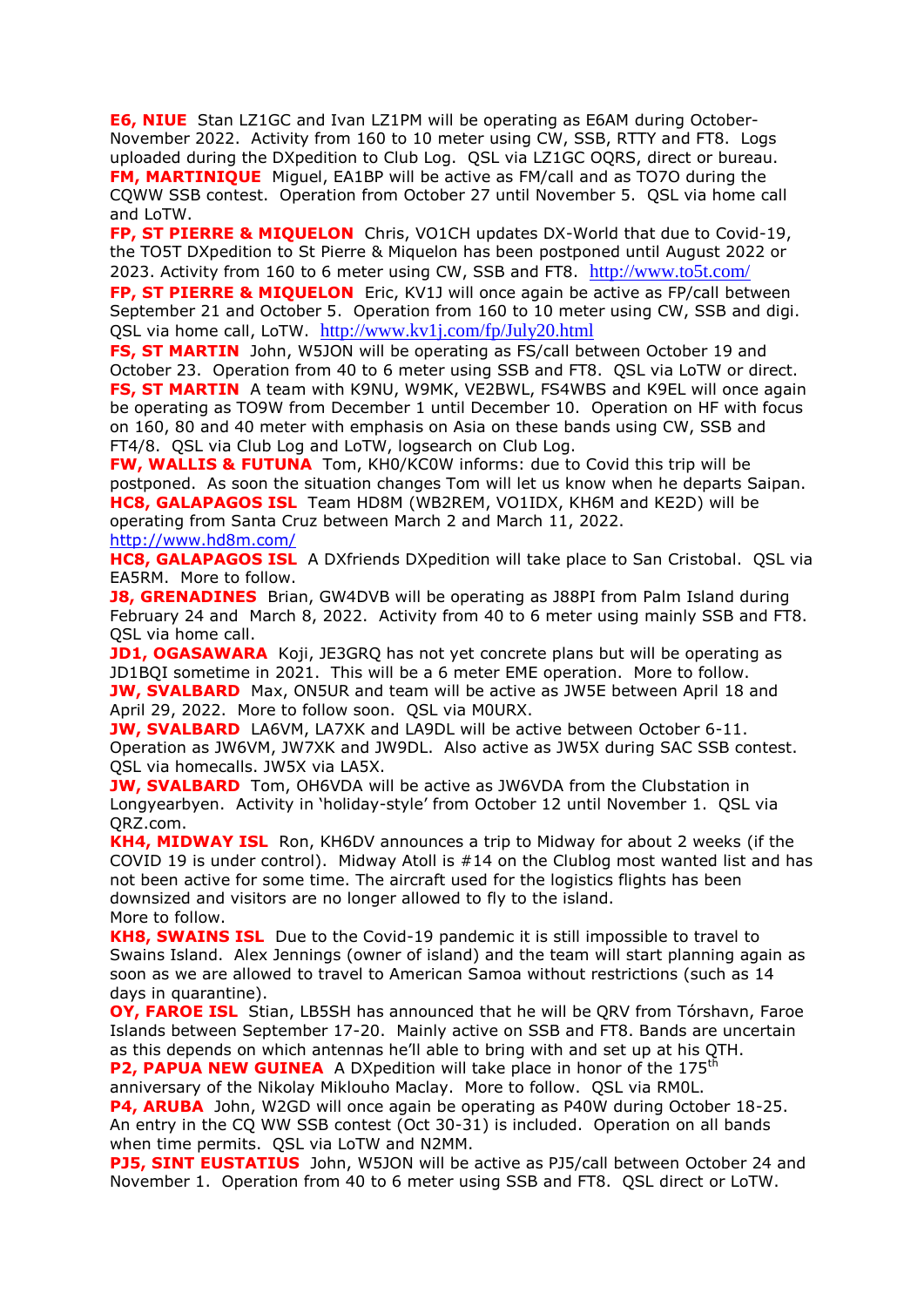**PJ7, SINT MAARTEN** John, W5JON will be active as PJ7/call during October 18-23. Operation from 6 to 40 meter using SSB and FT8. QSL via direct or LoTW.

**PY0F, FERNANDO DE NORONHA** We have no firm dates on this activity, but Rodrigo PY2KC mentions he will try to be active from Fernando da Nornoha sometime in 2022 as PY0FFF. Activity depends on Covid situation.

**PY0F, FERNANDO DE NORONHA** Fabio PY2RMZ and Marcio PU4MDO with maybe 2 others will be sometime during 2021. Operation on 80, 40, 20, 15 and 10 meter. QSL via EA7FTR.

**PZ, SURINAME** Markus, DJ4EL informs DX-World that, outside his PZ5G activity from SA-092, he will be active from Houttuyn, Suriname as PZ5GE during October 9-23. QRV on 40-10m SSB. QSL via LoTW, H/c.

**S9, SAO TOME** A large team with OK1BOA, OK1CRM, OK1FCJ, OK1GK, OK2ZA, OK2ZC, OK2ZI and OK6DJ will be active as S9OK between October 2 and October 16. Activity from 160 to 6 meter using CW, SSB and digi. QSL via OK6DJ, OQRS and LoTW.

**TG, GUATEMALA** Dwight, VE7BV will be active as TG9BBV from Sacatepéquez during November. Operation on HF. QSL via home call, LoTW.

**TT, CHAD** The Italian DXpedition Team will be active as TT8RR (CW, SSB and RTTY) and as TT8XX (FT8) sometime during 2021 from Ndjamena. Nine operators

(I1FQH, I1HJT, I2PJA, I2YSB, IK2CIO, IK2CKR, IK2DIA, IK2HKT and IK2RZP) will be active with four stations on all bands. QSL via I2YSB (direct only). <http://www.i2ysb.com/idt/>

**V4, ST KITTS** John, W5JON will once again be active as V47JA from Calypso Bay between October 4 and October 18. Operation from 160 to 6 meter using SSB and FT8. QSL via LoTW or via home call direct.

**VP9, BERMUDA** During both the CQWW SSB and CQWW CW contests, Jeff N6GQ will be active as VP9I (SOAB LP). QSL via WW3S.

**VQ9, DIEGO GARCIA** Dates are not confirmed, nor length of activity, but Bob DU7ET could again be active from Diego Garcia as VQ9ET later this year. Update to follow… **XT, BURKINA FASO** Max, DK1MAX will once again be active as XT2MAX sometime 2022. QSL via EA5GL. Activation depending COVID.

**YN, NICARAGUA** Robert, DL7VOA will be QRV from Guacalito de la Isla as YN5AO. Dates are still in planning phase due to COVID. Operation in 'holiday-style' with a focus on the low bands. QSL via Club Log OQRS. <https://www.qrz.com/db/YN5AO>

**Z6, KOSOVO** A Belgian team will be active sometime in 2021 from Kosovo. QRV from 160 to 6 meter using CW, SSB and digi. QSL via Club Log, OQRS.

**Z6, KOSOVO** Rene, DL2JRM will be operating as Z68XX between September 10-13. Operation on HF mainly using CW. QSL via home call.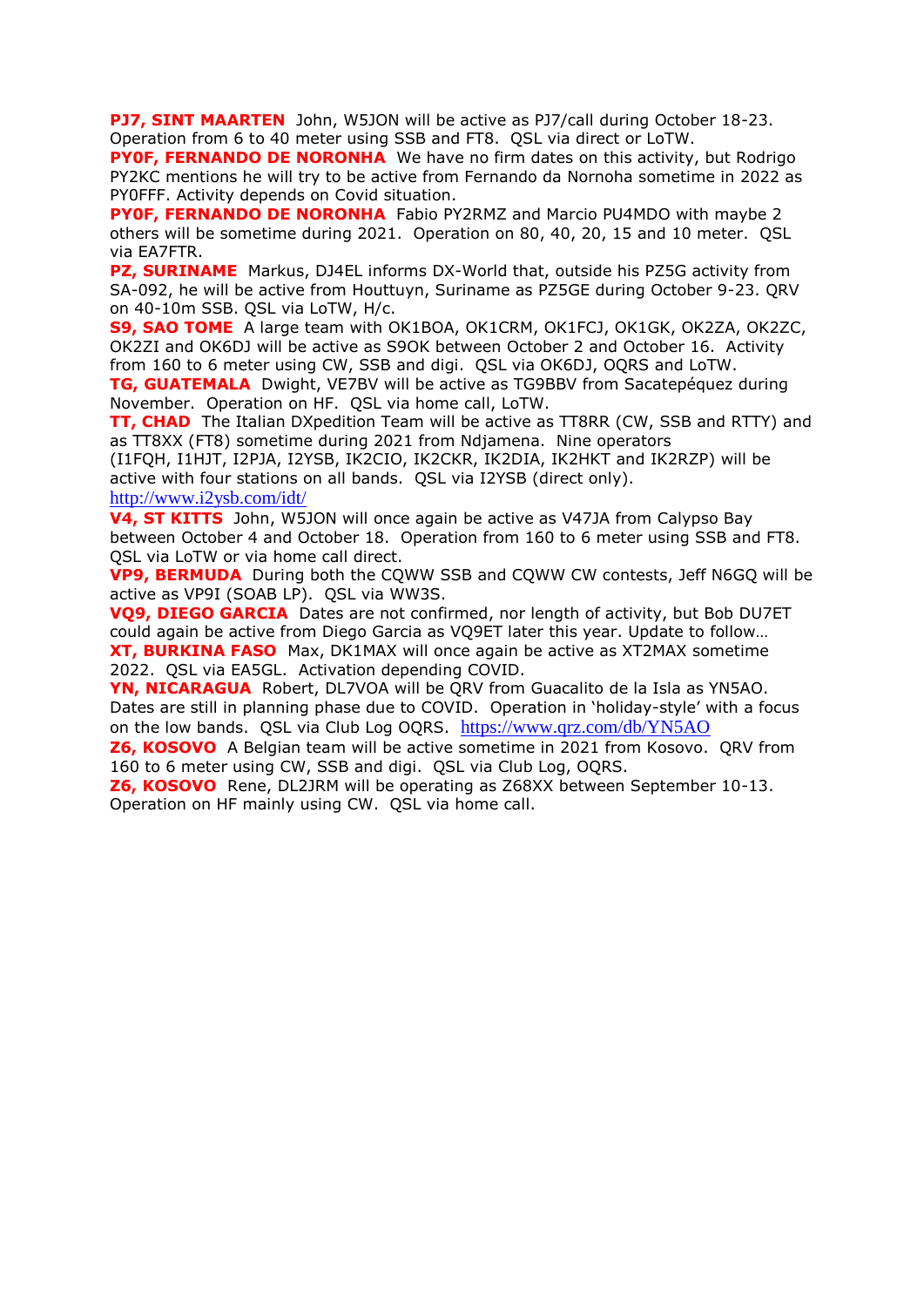# **QSL preview**



# **Announced IOTA**

## *THE NEWCOMERS*

#### **EUROPE**

**EU-124 Holy Isl** Paul, G4PVM will be operating in 'holiday-style' between September 26 and October 1. Operation from 40 to 10 meter using CW and SSB. QSL via LoTW and Club Log.

#### **NORTH AMERICA**

**NA-037 Shemya Isl** Fred (KB4DMQ), who recently operated from Shemya Island, informs us that he was called back there on an emergency fill following the passing of one of their technicians. As such, Fred will travel to Shemya on September 8, expecting to remain there for two full months. He intends to operate again as KL7FBI, this time on 20 and 40m SSB.

# *THE REMINDERS*

## **AFRICA**

**AF-020 Bubaque Isl** The Italian DXpedition Team plan activity from Bubaque Island, AF-020 as J5T and J5HKT during October 9-22, 2021. Four stations QRV on 160-10m; CW/SSB/RTTY/FT8. QSL via I2YSB.

[http://www.i2ysb.com/idt/index.php?option=com\\_content&view=featured&Itemid=101](http://www.i2ysb.com/idt/index.php?option=com_content&view=featured&Itemid=101) **AF-032 Zanzibar** Gab, H3JB will be operating as 5H1IP from September 17 until September 29. QRV from 160 to 6 meter using CW, SSB and digi. An entry in the CQWW RTTY contest is included. QSL via home call, Club Log OQRS.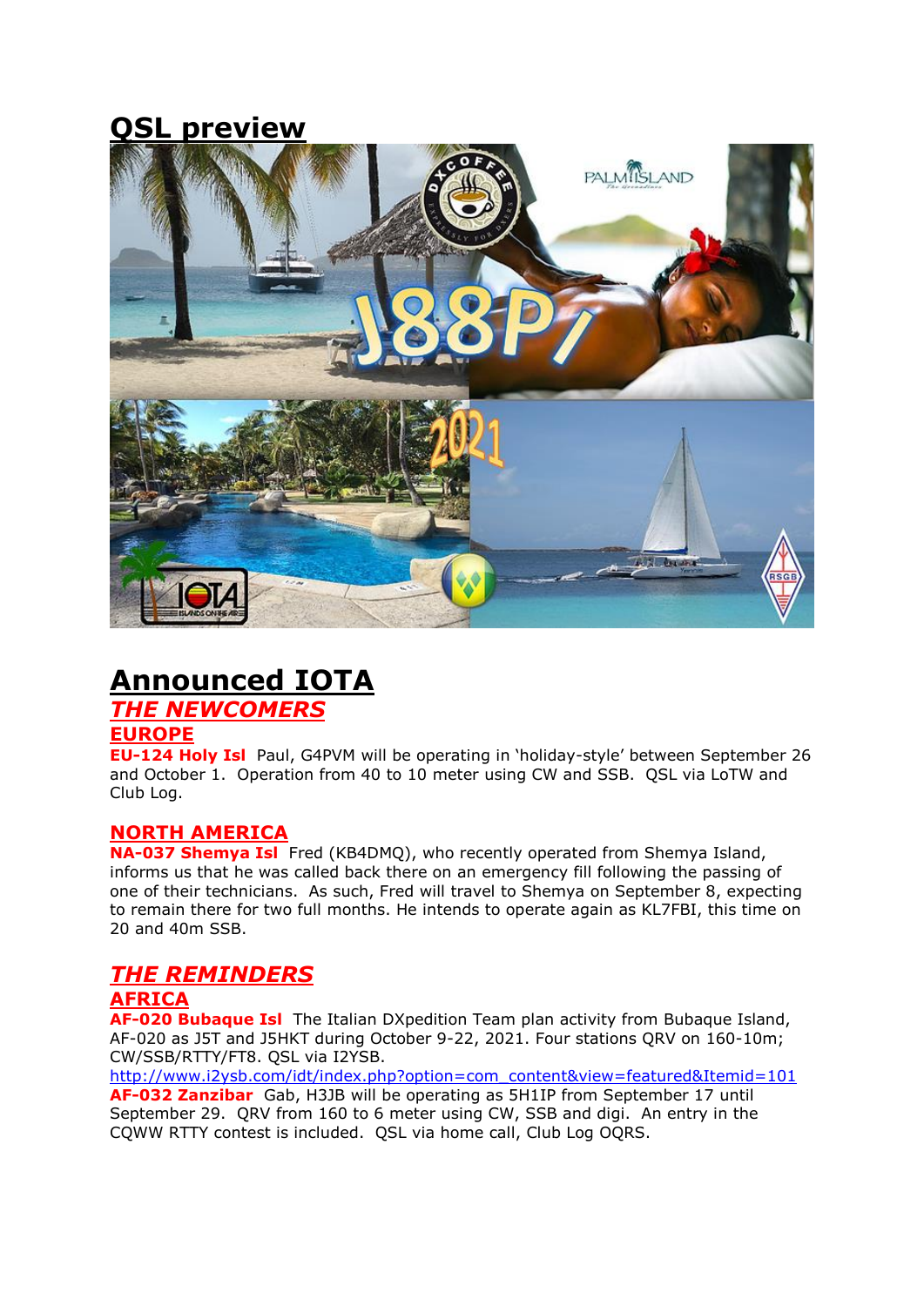**AF-045 Gore Isl** A team with 6W1KI, 6W1PZ, 6W1QL, 6W7JX and others will be operating as 6V1A when the situation is possible. Activity on various bands with 2 stations using CW and SSB. QSL via LoTW.

## **ASIA**

**AS-140 Manpura Isl** Manju, S2IAM and Fazlay S2IRC will be active as S2IDX between December 16 and December 22. *"Manpura island is some 300km away from the capital and is situated in the south coastal belt of Bangladesh. There is some limited settlement there, and no electricity. We have selected the remote southern tips of the island for our camp. Though the lack of electricity is a challenge for us but at the same time that is a blessing – less interference."* <https://s21dx.org/>

**AS-200 Shodo Isl** Take JI3DST and Masa JR8YLY will once again be active as call/5 between September 18 and September 26. Operation from 40 meter to 70cm using CW, SSB and digi. See QRZ.com for more details.

## **EUROPE**

**EU-028 Elba Isl** Alessandro IU3EDK, Andrea IU1LCU and Alvaro IU1DUB will be operating in 'holiday-style' as IA5D. QRV from September 10 until September 17 on HF using SSB, CW and digital modes. QSL via IU3EDK.

**EU-066 Bolshoy Solovetsky** Alexander, UA3DLD will be active as call/1 on September 7-10. Activity from 40 to 10 meter using CW and SSB. QSL via home call.

**EU-083 Gallinara Isl** A team will be QRV as IP1X on September 11. Operation on 40 and 20 meter using CW and SSB. QSL via IU1JCZ, direct or bureau.

#### **NORTH AMERICA**

**NA-037 Shemya Isl** Fred, KB4DMQ announces he will soon be active as KL7FBI from Shemya Island, NA-037. Dates not given. QRV on HF bands. QSL via AA0NN. Full info below from QRZ.com

**NA-048 Bimini Isl** A team consisting AC6ZM, N4RRR, K4KSW, KK4PHD, KN4CV, KN4KJC, N4QBS, NN2T & WA8Y plan activity from the Bimini Islands, NA-048 as C6AHA during October 2021. Up to 5 stations in use. Antennas: Hy-Gain TH3-MK4, Cushcraft MA5B, Delta-loops for 40 & 80m, Buddipoles and verticals. Modes: FT8, SSB & CW. Grid square: FL05.

## **OCEANIA**

**OC-012 Yap Isl** Tom, KC0W has plans to be active from Yap Island as V63COW. Exact dates will be announced as soon as travel restrictions to Micronesia are lifted. QRV on HF using only CW. QSL via home call, no LoTW.

**OC-037 New Zealand Sub Antarctic Islands (Campbell Island)** The Perseverance DX Group (PDXG) has some unfinished business. Several members participated on the 2012 ZL9 activation that was cut short by weather. After their successful VP8PJ South Orkney Islands 2020 DXpedition, PDXG is pleased to announce their intention to activate the New Zealand Sub-Antarctic Islands (ZL9), Campbell Island. Club Log #24 most wanted, in the 2021-2022 time-frame.

The plan includes 160-10m operation, CW/SSB/RTTY/FT8, with emphasis on 160, 80, 60, 40 and propagation dependent, 12 and 10 meters. However, the Covid-19 lockdown has caused significant delays and uncertainty.

#### **SOUTH AMERICA**

**SA-092 Papegaaien Isl** Markus, DJ4EL informs DX-World that he has new dates for his IOTA DXpedition to Papegaaien Island as PZ5G. He hopes to be QRV from this rare IOTA during October 15-18. Activity on 80-10m using CW and SSB. -PZ5G grid GJ15kv (10-80 meter CW and SSB) -PZ5GE grid GJ25kr (10-40 meter using SSB only) More on QRZ.com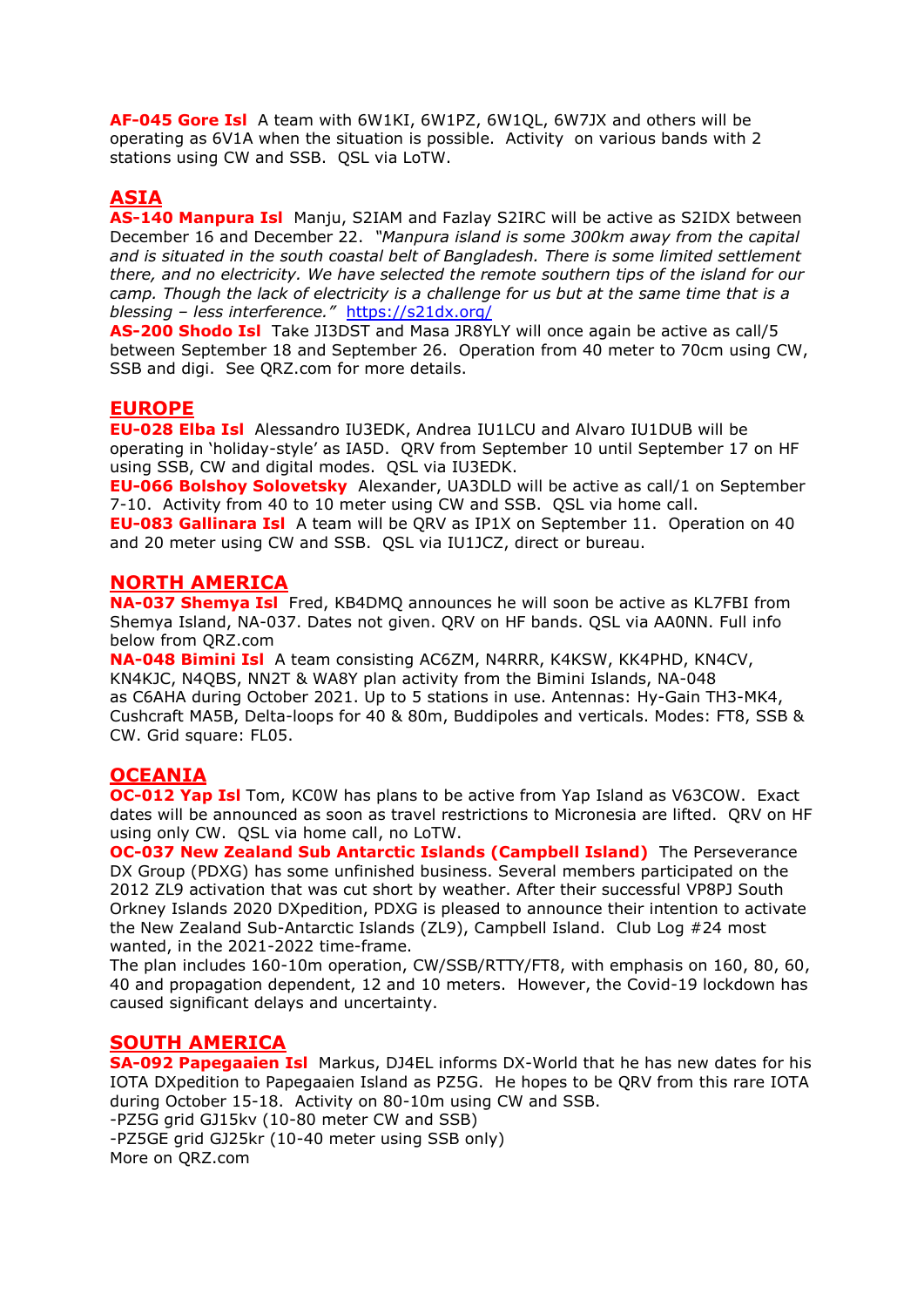# **Antarctica base stations**

**Casey station** Paul, UVK2PAD is currently stationed at Casey [Station,](https://www.antarctica.gov.au/antarctic-operations/webcams/casey/) Antarctica where he works as an instrument electrician and trades supervisor. He mentions he runs an IC-7300 and/or IC-705 with a 300W linear amplifier. Antennas are 3 x 10m telescoping fiberglass poles. Operation until November.

**King Se-Jong Base** As part of the next scientific team, look for Lee, DS4NMJ to again be active from the King Se-Jong Korean Antarctic Base on King George Island, South Shetlands as DT8A in 2021. QRV on FT8, CW & SSB, 100w. QSL via DS5TOS. Dates to be confirmed.

**Syowa Station** Takumi, JG3PLH is the operator who will be stationed at Showa Research Base, Queen Maud Land, AN-015 lasting through to January 2022. QRV as 8J1RL on HF , CW, Digital Modes. QSL via the bureau to 8J1RL, or direct to JG2MLI.

# **Special calls**

*THE NEWCOMERS*

#### **9M2, WEST MALAYSIA**

#### **9M6, EAST MALAYSIA**

The following special event stations celebrate Malaysia's  $64<sup>th</sup>$  anniversary of independence between Aug. 27 and Sept. 1.: West Malaysia: **9M64MA**, **9M64MB**, **9M64MC**, **9M64MD**, **9M64MJ**, **9M64MK**, **9M64MM**, **9M64MN**, **9M64MP**, **9M64MR**, **9M64MT**, and **9M64MW**; East Malaysia: **9M64MQ** and **9M64MS**. QRV on 80-10m on CW, SSB, and digital modes. (TNX DXNL)

**A6, U.A.E** The Emirates Amateur Radio Society (EARS) will host special event station **A60EXPO** on 1 September-1 October to promote Expo 2020, the World Exposition that will take place in Dubai from 1 October to 31 March 2022.

<https://www.expo2020dubai.com/en>(TNX 425DX)

**EA, SPAIN** Special event callsigns **EG1SDC-EG9SDC** and **EH1SDC-EH9SDC** will be activated on 1-12 September to commemorate Day of Asturias and the principality's patron saint, popularly known as the Santina de Covadonga. This is the 37th edition of the 'SDC' special event. QSL for all callsigns via EA1AUM (direct or bureau), LoTW and eQSL. (TNX 425DX)

**ES, ESTONIA ES30ES** is the special callsign for ERAU (the Estonian Radio Amateur Union) to celebrate the 30th anniversary of the Estonian Restora- tion of Independence (20 August 1991) on 20-29 August. All QSOs will be confirmed automatically via the bureau, as well as via LoTW and eQSL. (TNX 425DX)

**F, FRANCE TM50MSO** continues to honour the memory of Sainte Odile until December 13. For operating dates see qrz.com. QSL via F1LFL (d/B). (TNX DXNL)

**G, ENGLAND** Nigel, M0NJW will be active as **GB1SAK** on 3-5 September during the St. Anne's Kite Festival. QSL via M0OXO's OQRS. This special event station will run from the beach using a long wire supported by a kite flying at a maximum of 60m above the ground. (TNX 425DX)

**HA, HUNGARY HA60ANT** (WAP-320) joins the Antarctic Treaty celebrations until the end of 2021 on HF. (TNX DXNL)

**LZ, BULGARIA LZ23ARDF** operates around the IARU Region 1 / European ARDF Championships, organised by the Bulgarian Federation of Radio Amateurs (BFRA) from Aug. 28 until Sept. 3. QSL via bureau. (TNX DXNL)

**SP, POLAND** Members of the Scout Communication Club (SP3ZBY) operate as **SP0PILKON** around a Convention of Games and Fantasy from the 27th to 29th. QSL via SP3ZBY (d/B), eQSL. (TNX DXNL)

**UR, UKRAINE** In addition to callsigns already mentioned (DXNL 2263), there are more special calls celebrating Ukraine'S independence until the end of 2021:

**EM30UARL, EM30AUARL, EM30BUARL, EM30CUARL, EM30DUARL, EM30EUARL, EM30FUARL, EM30GUARL, EM30HUARL, EM30IUARL, EM30KUARL, EM30LUARL, EM30MUARL, EM30NUARL, EM30PUARL, EM30QUARL, EM30RUARL, EM30SUARL,**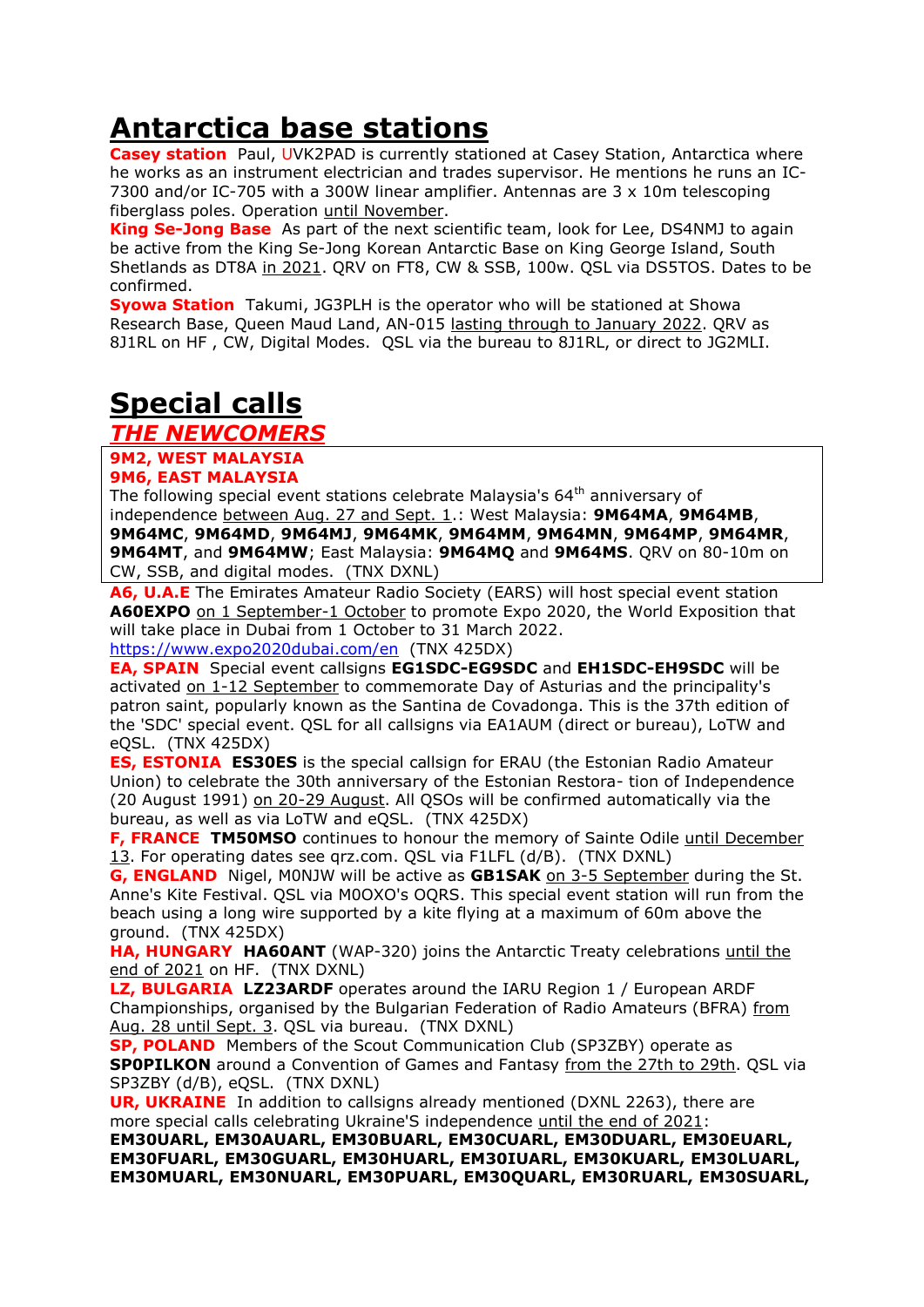#### **EM30TUARL, EM30VUARL, EM30WUARL, EM30XUARL, EM30YUARL, EM30ZUARL,**  and **EM30LRU**. For QSL information see qrz.com. (TNX DXNL)

# *THE REMINDERS*

**25th GDXF Anniversary Award until end December**

Free PDF award in A4-size for self-printing in three classes: Basic – Classic – Trophy. Each class contains a design with four different images of successful DXpeditions.

- Basic: 100 points
- Classic: 500 points
- Trophy: 1,000 points

Each QSO on 160 to 6m (including 60m) in each main operating mode CW, Phone or Digital with a GDXF member counts as 10. At least one QSO with DL25GDXF or DF0GDX is mandatory!

**4K, AZERBAIJAN** Special callsigns **4J880M**, **4J880N**, **4J880NZ**, **4J880NZM**, **4K880NZ** and **4K880NZM** celebrate the 880<sup>th</sup> anniversary of the birth of Nizami Ganjavi (1141-1209), born in nowadays Azerbaijan and generally considered the greatest romantic epic poet in Persian literature. QRV until end 2021. (TNX 425DX) **9A, CROATIA** Look for **9A10FF** for the Croatian Flora Fauna ARC to use during 2021 to

celebrate its  $10^{th}$  anniversary. QSL via LoTW or via 9A2MF direct or bureau. (TNX 425DX)

**9A, CROATIA** The Radio Klub Grada Zaboka (9A0Z) has been active as **9A2CHRIS** since early April to honour the memory of Kresimir "Chris" Kovarik, 9A5K (8 May 1974 - 27 February 2019). Activity will continue until the end of the year. QSL via LoTW and eQSL; a special QSL card will be downloadable on http://www.9a0z.com/. Past President of the Croatian Amateur Radio Association (HRS) and Vice Chairman of the IARU Region 1 HF Committee, Chris was the author of DXlog.net and a competitor in WRTC 2006, 2014 and 2018. In 2019 he was inducted into the CQ Contest Hall of Fame. (TNX 425DX)

**9A, CROATIA 9A64AA** is the special callsign that Tom, 9A2AA is using until the end of the year to mark his  $64<sup>th</sup>$  year in amateur radio. QSL via home call.

9Y, TRINIDAD & TOBAGO Look for 9Y59IND to celebrate the 59<sup>th</sup> Independence Day. Operation from Port Spain between August 22 and September 12. Operation on HF. QSL via LoTW.

**BV, TAIWAN** Kenichi/JP1RIW/BM2JCC operates as **BX30ARL** on 40-6m until the end of 2021 to mark the 30th anniversary of the Chinese Taipei Amateur Radio League. QSL via BM2JCC. (TNX DXNL)

**CN, MOROCCO** Taking part in the annual Youth Day's celebrations, members of the Association Royale des Radioamateurs du Maroc (ARRAM) will be using the special prefix **5E8** on 20-29 August. Celebrated on the birth day of the reigning monarch (21 August), Youth Day is a public holiday that honours the contribution of the youths to the Kingdom. (TNX 425DX)

**CT, PORTUGAL** Valdemar, CT7AQD will be active as **CQ750RSI** throughout 2021 to commemorate the 750th anniversary of the birth of Elizabeth of Aragon (1271-1336), queen consort of Portugal and patron saint of the city of Coimbra. QSL via home call. (TNX 425DX)

**CX, URUGUAY CW60ATS** marks the 60<sup>th</sup> anniversary of the Antarctic Treaty System until end 2021. QSL via LoTW, eQSL, Club Log. (TNX DXNL)

**DL, GERMANY** Special callsign **DK80ZUSE** is active until end October to memorialize the 80th anniversary of the Z3 machine, the world's first working programmable, fully automatic computer built by German pioneering computer scientist Konrad Zuse (1910- 1995). QSL via the bureau or direct to DL5DSM; the log will be uploaded to LoTW, Club Log and eQSL.

**DL, GERMANY** Special callsign **DP70HSC** will be in use throughout 2021 to celebrate the 70<sup>th</sup> anniversary of the Radio Telegraphy High Speed Club

(http://www.highspeedclub.org/). QSL via bureau and LoTW. (TNX 425DX)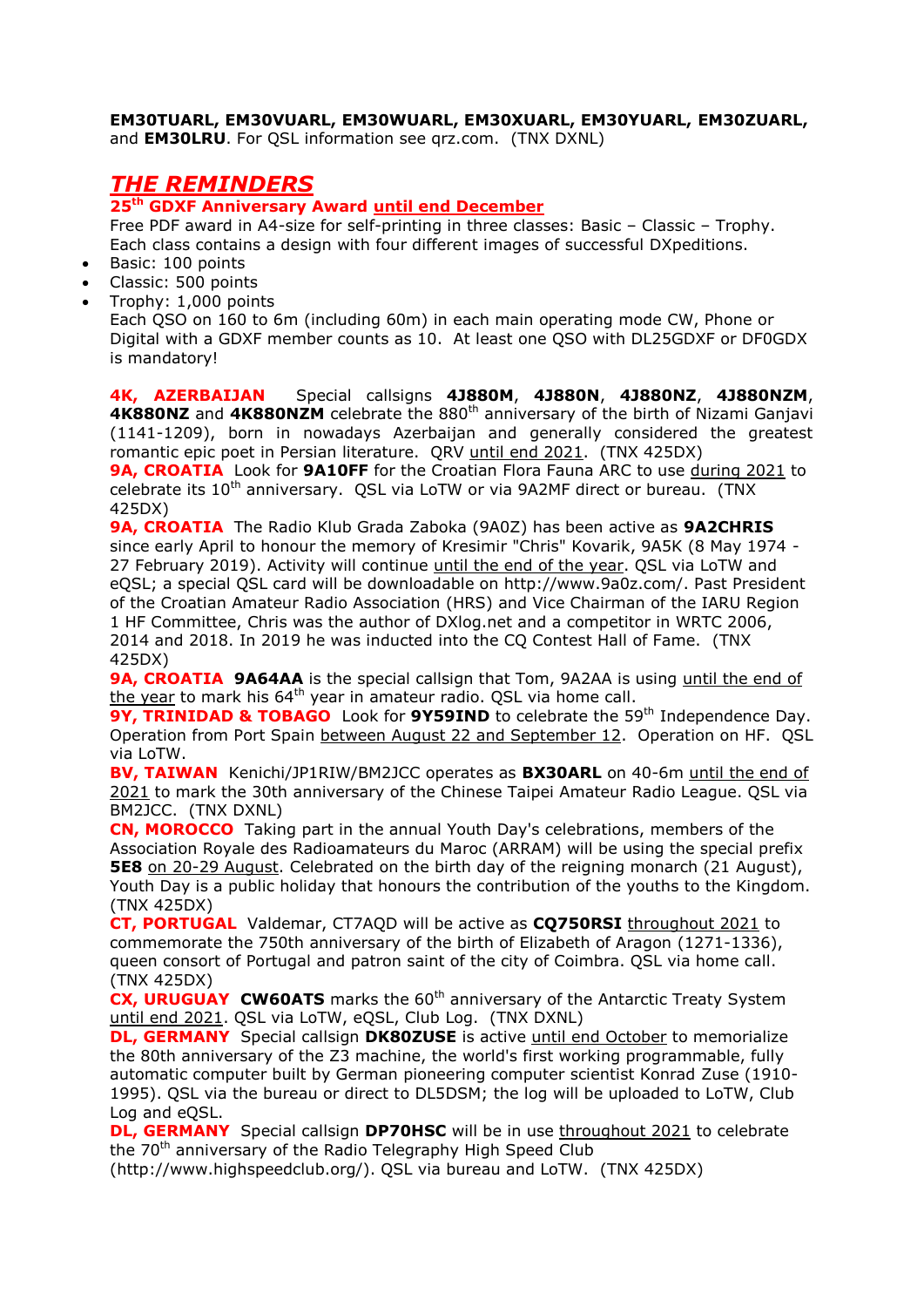**DL, GERMANY** DARC Team SES (Special Event Station) is active as **DP90JMT** until end November to celebrate the 90th anniversary of the Junker Morse Taste. Patented in 1931 and produced until 2014, this iconic straight key is widely considered to be one of the best per- forming telegraph keys ever made. QSL via the bureau, or direct to DL2VFR. (TNX 425DX)

**DL, GERMANY** Look for **DR165TESLA** by members of DARC OV Mainz during 2021. This to celebrate the 165<sup>th</sup> birthday of Nikola Tesla. ORV on all bans using all modes. QSL via DK8ZZ, Club Log OQRS, LoTW. Your card is not needed.

**DL, GERMANY** The Radio High Speed Telegraphy Club (HSC) celebrates its 70<sup>th</sup> anniversary with the callsign **DK0HSC** (special DOK HSC70) during 2021. A good opportunity to work this and the club's other stations, DL0HSC and DF0HSC, will be during the upcoming HSC Contest. QSL via bureau. <http://www.highspeedclub.org/> (TNX DXNL)

**DL, GERMANY** Uwe, DO2PZ will be active as **DB100AVUS** throughout 2021 to celebrate The 100th anniversary of the AVUS (Automobil-Verkehrs- und Uebungsstrasse, "Automobile traffic and training road"). Located in the south-west of Berlin and opened in 1921, it is the oldest controlled-access motorway in Europe. Until 1998, it was also used as a motor racing circuit. QSL via DO2PZ, direct or bureau. (TNX 425DX)

**DL, GERMANY DR60ANT** (special DOK 60ANT, WAP-314) and **DQ60ANT** (special 60ANT, WAP-316) draws attention to the Antarctic Treaty System, which came into force 60 years ago. QRV until the end of 2021. QSL via bureau, DR60ANT also direct via DL2VFR. (TNX DXNL)

**DL, GERMANY DP44WCA** (special DOK 44WCA) will be used for WWFF and WCA activations until April 17, 2022. All QSOs will be confirmed automatically with a card. (TNX DXNL)

**DL, GERMANY** Special callsign **DR50AGCW** will be active throughout 2021 to celebrate the 50th anniversary of the Arbeitsgemeinschaft CW DL (Activity Group CW DL. QSL via bureau. (TNX 425DX)

**DL, GERMANY** Special callsign **DK30FFO** is active until end 2021 to celebrate the 30th anniversary of DARC's Ortsverband Frankfurt. All QSOs will be confirmed automatically via the bureau and eventually LoTW.

**DL, GERMANY** Special callsign **DL65ESSEN** is active until end 2021 to celebrate the 65<sup>th</sup> anniversary of DARC's Ortsverband Essen. QSL via the bureau and LoTW. (TNX 425DX)

**DL, GERMANY** The special event station **DA30BRR** (special DOK 30BRR) marks the 30th anniversary of the UNESCO Biosphere Reserve Rhoen until end September. All QSOs will be confirmed automagically with a bureau card and via LoTW. (TNX DXNL)

**DL, GERMANY** The special event station **DP90JMT** (special DOK 90JMT) celebrates the granting of a patent for the Junker straight key in 1931. QRV until November 30. An award for CW contacts with that station is available as well. QSL via bureau, DL2VFR (d), ClubLog, eQSL. (TNX DXNL)

**DL, GERMANY DL70GREIF** (special DOK 70DQFD) celebrates the 70 year old training sailing ship Greif until the end of 2021. An award is also available. QSL via bureau, eQSL, DCL. (TNX DXNL)

**F, FRANCE TM100SHT** is the special callsign for the Societe Havraise de Telegraphie Sans Fil (F6KOH, https://shtsf.fr) to celebrate its 100th anniversary. Activity during various weekends until September 5. (TNX 425DX)

**F, FRANCE** The second mission of ESA astronaut Thomas Pesquet (KG5FYG and FX0ISS) on the International Space Station began on 23 April, and members of Radio Club F4KLR are QRV as **TM0ISS** on all bands and modes. The activity runs at various times until October to match the duration of the mission. (TNX 425DX)

**G, ENGLAND** The Hull & District Amateur Radio Society (HADARS, G3AMW, G8GBY & M0KUH) celebrates its 100<sup>th</sup> anniversary with the callsign **GB1OOH** during 2021 on 160m-70cm. Operators are Bernard/G0SWO, Bryn/M0GPN, Chris/G1WSA, John/M0JBA, Steve/M0OYR, Tony/G0WJK, and Trevor/G7IWE. QSL via GB1OOH (d/B) and eQSL. (TNX DXNL)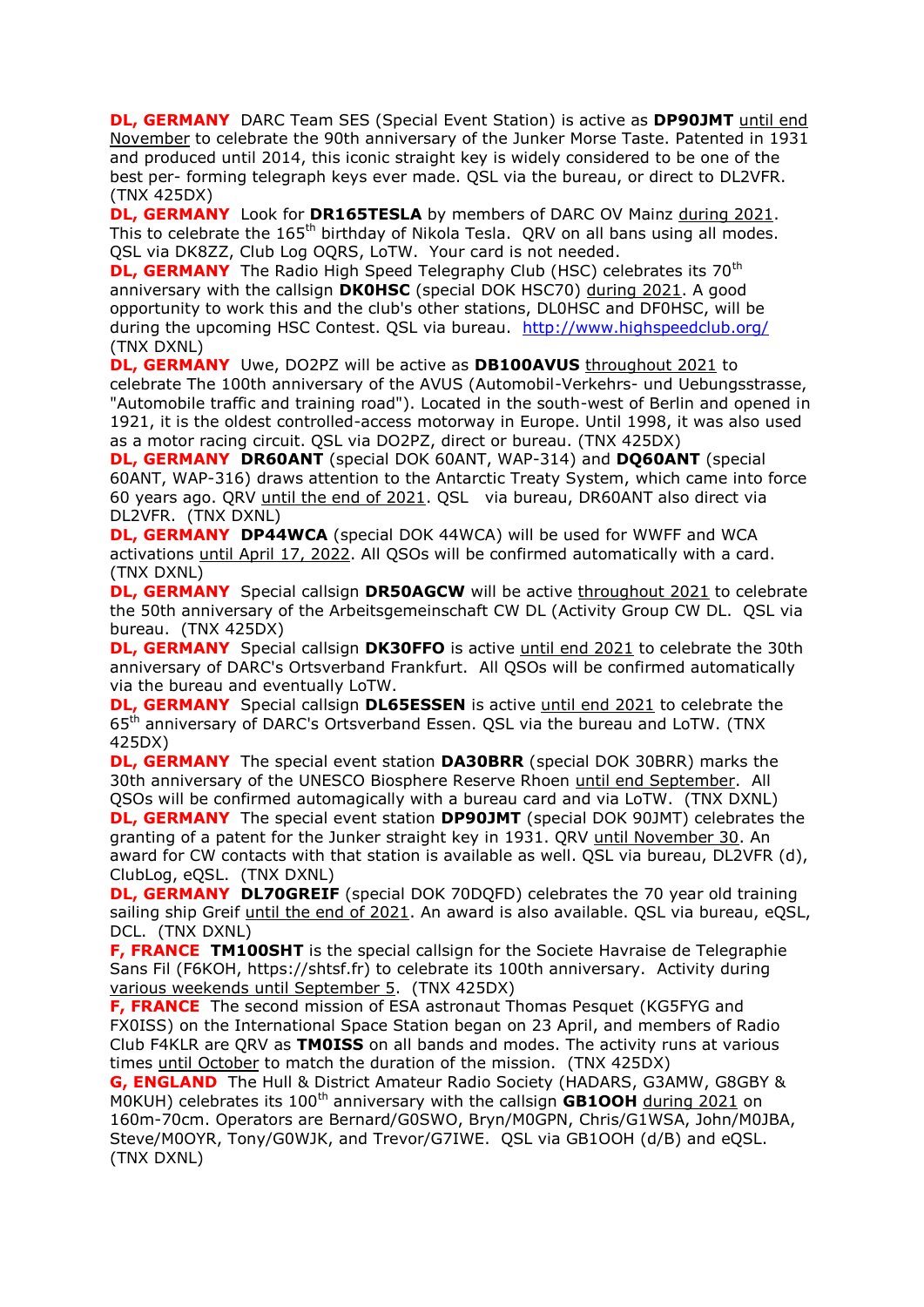**G, ENGLAND** The British Railways Amateur Society (BRARS) celebrates its 55<sup>th</sup> anniversary as **GB0LMR** throughout the year. The group plans to get on the air also during events like Railways on the Air. QRV mainly during daytime hours on 40-10m (SSB, PSK31/63). QSL via bureau or 2E1HQY (d). (TNX DXNL)

**G, ENGLAND** Special callsign **GB75ISWL** will be active "on most bands and modes" throughout 2021 to celebrate the 75th anniversary of the International Short Wave League. QSL via bureau. <https://www.iswl.org.uk/>(TNX 425DX)

**HA, HUNGARY** Special callsign **HG52IEC** will be active between 15 August and 30 September for the 52nd International Eucharistic Congress that will take place in Budapest. QSL via eQSL only. (TNX 425DX)

**HI, DOMINICAN REP HI95RCD** celebrates the 95<sup>th</sup> anniversary of the Dominican Radio Club until the end of 2021 on 160m-70cm on CW, SSB, FM, and FT8. QSL via RW6HS (d), LoTW, eQSL. (TNX DXNL)

**HL, SOUTH KOREA** Celebrating the 76th anniversary of the liberation of Korea (15 August 1945), members of the Korean Amateur Radio League (KARL) will be active as **HL76V** on 1-31 August. QSL via 6K0MF. (TNX 425DX)

**HL, SOUTH KOREA** Special event station **D90EXPO** is active until October 17 to promote the 2021 World Military Culture Expo that will take place in the city of Gyeryong on 1-17 October. QSL via LoTW or via DS3BBC; the logs will be uploaded to Club Log. (TNX 425DX)

**HP, PANAMA 3F200AT** and **3F200NG** celebrate Panama's Bicentennial anniversary of Independence until November 30. QSL via LoTW, eQSL, Club Log OQRS. (TNX DXNL) **HP, PANAMA** Celebrating the bicentennial of the independence of Panama from Spain, special event callsign **HP200I** is active until end November. Look for activity on 80, 40, 20, 17, 15 and 10 metres SSB and digital modes. QSL via HP1DAV. (TNX 425DX) **HS, THAILAND** The special event station HS18IARU operates around the 18<sup>th</sup> IARU Region 3 conference, which will be held from Sept. 20 to 23 in a virtual environment. QRV from July 22 to Sept. 30. QSL via E21EIC, LoTW; all QSOs will be confirmed

automatically via the bureau. (TNX DXNL)

**I, ITALY** Celebrating the 1600<sup>th</sup> anniversary of the founding of Venice, traditionally set on 25 March 421, and the 75th anniversary of ARI Venezia (http://www.arivenezia.it/), **II3VE** and **IQ3VE** are active on various bands and modes until end November. QSLs via the bureau. (TNX 425DX)

**I, ITALY II1DCC** ("Drake & Collins Collectors") is the special callsign for a "vintage activity" to be conducted until end 2021. Marco, IK1RAE and other operators will use exclusively Drake and Collins pieces of equipment, and will be QRV on the HF bands (30, 17 and 12 metres excluded) SSB, CW and maybe AM. QSL via the bureau to IK1RAE. (TNX 425DX)

**I, ITALY** The ARI Fidenza Club (IQ4FE) issues an award "Elettra: The Miracle Ship" in 2021, drawing attention to Marconi's yacht Elettra and its significance in his radio experiments. During August, **II4MWS** commemorates initial experiments with equipment in the microwave range in 1931. QSL via IQ4FE. (TNX DXNL)

**I, ITALY** Members of ARI Belluno are active as **IB3CAI** until end September. QSL via IU3EDK. The special callsign memorializes the 130th anniversary of the local section of the glorious Club Alpino Italiano (the Italian Alpine Club, founded in 1863), as well as the 70<sup>th</sup> anniversary of the alpine hut "VII Alpini at Pis Pilon", operated by CAI Belluno since 1951. (TNX 425DX)

**I, ITALY** Members of AMSAT Italia commemorate Gagarin's flight into space until the end of the year with the callsign **II0SAT** on HF and via satellite. (TNX DXNL) **I, ITALY** The ARI Fidenza Club (IQ4FE) issues an award "Elettra: The Miracle Ship" in 2021, drawing attention to Marconi's yacht Elettra and its significance in his radio experiments. During May, **II4REG** points to the vessel's registration in 1921. QSL via IQ4FE. (TNX DXNL)

**I, ITALY** Members of the ARI section Belluno celebrate the 130<sup>th</sup> anniversary of the Club Alpino Italiano and the 70th anniversary of the mountain hut Alpini in Pis Pilon until end September with the callsign **IB3CAI**. QRV on 80-10m, 6m, and 2m on SSB, RTTY, CW and FT8/FT4. QSL via IU3EDK (d/B). (TNX DXNL)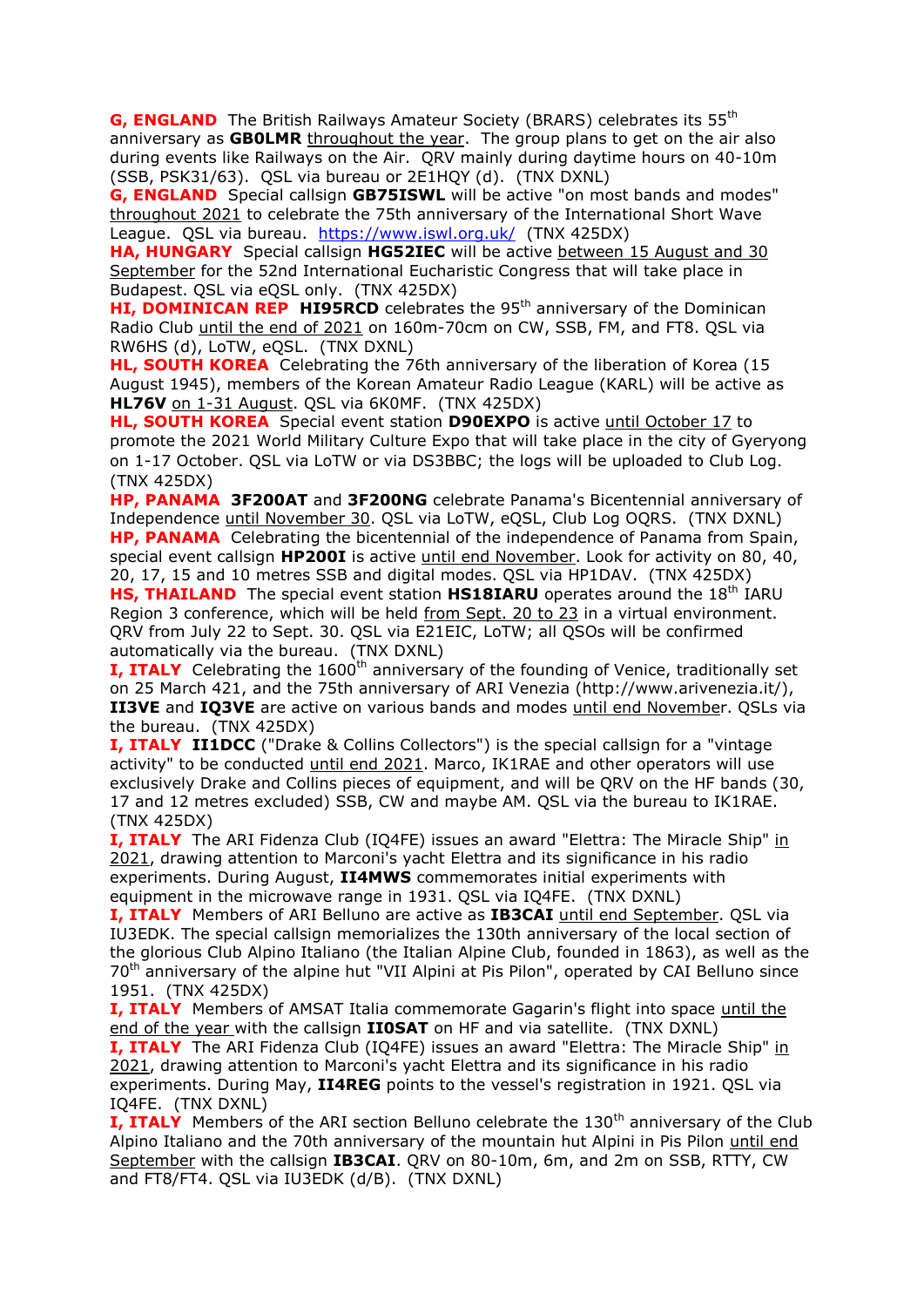**JA, JAPAN 8N1MORSE**, operated by members of the A1 Club and the Denpaken Club, celebrates Samuel Morse's  $230<sup>th</sup>$  birthday and the  $120<sup>th</sup>$  anniversary of Marconi's first transatlantic transmission until the end of February 2022. For more information see the website. QSL via bureau and Club Log OQRS. (TNX DXNL)

**JA, JAPAN 8J2SUSON** continues to celebrate the 50<sup>th</sup> anniversary of the city Susono until the end of 2021. All QSOs to be confirmed automagically via the bureau. (TNX DXNL)

**JA, JAPAN 8N1961AK** draws attention to the discovery of the Akishima whale, a whale fossil, in 1961. QRV until September 5 on HF. All QSOs will be confirmed automagically via the bureau. (TNX DXNL)

**JA, JAPAN** Members of the Okinawa Amateur Radio Station celebrate their club's 60<sup>th</sup> anniversary until the end of 2021 with the callsign **8N60HAM**. QSL via bureau. (TNX DXNL)

**JA, JAPAN 8N1FT** celebrates the 50<sup>th</sup> anniversary of Futtsu-City until the end of March 2022. All QSOs will be confirmed with a card automatically, logs will be uploaded to LoTW. (TNX DXNL)

**JA, JAPAN 8J1ME** (eastern Japan) and **8J3ME** (western Japan) celebrate on all bands and modes the 55<sup>th</sup> anniversary of the Mitsubishi Electric Amateur Radio Club until end 2021. All QSOs will be confirmed automatically via the bureau, neither LoTW nor eQSL will be used. (TNX 425DX)

**JA, JAPAN 8J2I** celebrates the founding of the city Ichinomiya 100 years ago. ORV until the end of February 2022. All QSOs will be confirmed with a bureau card. (TNX DXNL)

**JA, JAPAN 8J100CB** celebrates the 100<sup>th</sup> anniversary of Chiba-City until the end of March 2022. All QSOs will be confirmed with a card automatically. (TNX DXNL) **JA, JAPAN** Look for 8J1TSN to celebrate the 500<sup>th</sup> anniversary of Takeda Shingen until

end 2021. Operation on HF, VHF and UHF using CW, FM, SSB, RTTY and FT8. QSL via bureau, no cards needed.

**JA, JAPAN** Members of JARL Joetsu Club is active as **8N0J** until end April 2022. This to celebrate the  $50<sup>th</sup>$  anniversary of the city of Joetsu, Niigata. All OSO's will be confirmed automatically. QSL direct if needed via JJ0AWX. (TNX 425DX)

**JA, JAPAN** Look for special calls /60 to mark the Okinawa Amateur Radio 60<sup>th</sup> Anniversary Festival Activities during 2021. All stations QRV in Okinawa Prefecture may use the suffix. <https://www.jarl.com/okinawa/>

**JA, JAPAN** Promoting and celebrating the Tokyo and Paralympic Games, special stations **8N1OLP**, **8N2OLP**, **8N3OLP**, **8N4OLP**, **8N5OLP**, **8N6OLP**, **8N7OLP**, **8N8OLP**,

**8N9OLP** and **8N0OLP** are active *until September 5* from various locations across the country (see qrz.com for each station's details). Also active, but especially looking for QSOs with JA stations, will be ten stations 8J#OLYMPIC. The logs will be uploaded to Club Log, and all QSOs will be confirmed automatically via the bureau. Direct cards should be sent to JARL's HQ (Japan Amateur Radio League, Otsuka HT biru 6-kai, 3-43-1 Minami Otsuka, Toshima-ku, Tokyo, 170-8073, Japan). Information about the Tokyo 2020 JARL Commemorative Award and Commemorative QSO Party can be found respectively at

[https://www.jarl.org/English/4\\_Library/A-4-2\\_Awards/T2020-e.htm](https://www.jarl.org/English/4_Library/A-4-2_Awards/T2020-e.htm) (TNX 425DX)

**LU, ARGENTINA** Special event station **L21RCA** will be active throughout 2021 to celebrate the 100<sup>th</sup> anniversary of Radio Club Argentino, the national IARU member society, which was founded on 21 October 1921. QSL via LoTW or via LU4AA (direct and bureau). (TNX 425DX)

LX, LUXEMBOURG Celebrating his 40<sup>th</sup> anniversary in amateur radio, Andy, LX1DA will be active as **LX40DA** from 1 September to 31 December. QSL via LX1DA; the log will be uploaded to Club Log and (after the end of the year) to LoTW. (TNX 425DX)

**LX, LUXEMBOURG** The Luxembourg Amateur Radio Union (LARU) puts **LX21P** on the air during August from various locations to support portable operating in 2021. QSL via bureau, ClubLog, or direct via the LARU. (TNX DXNL)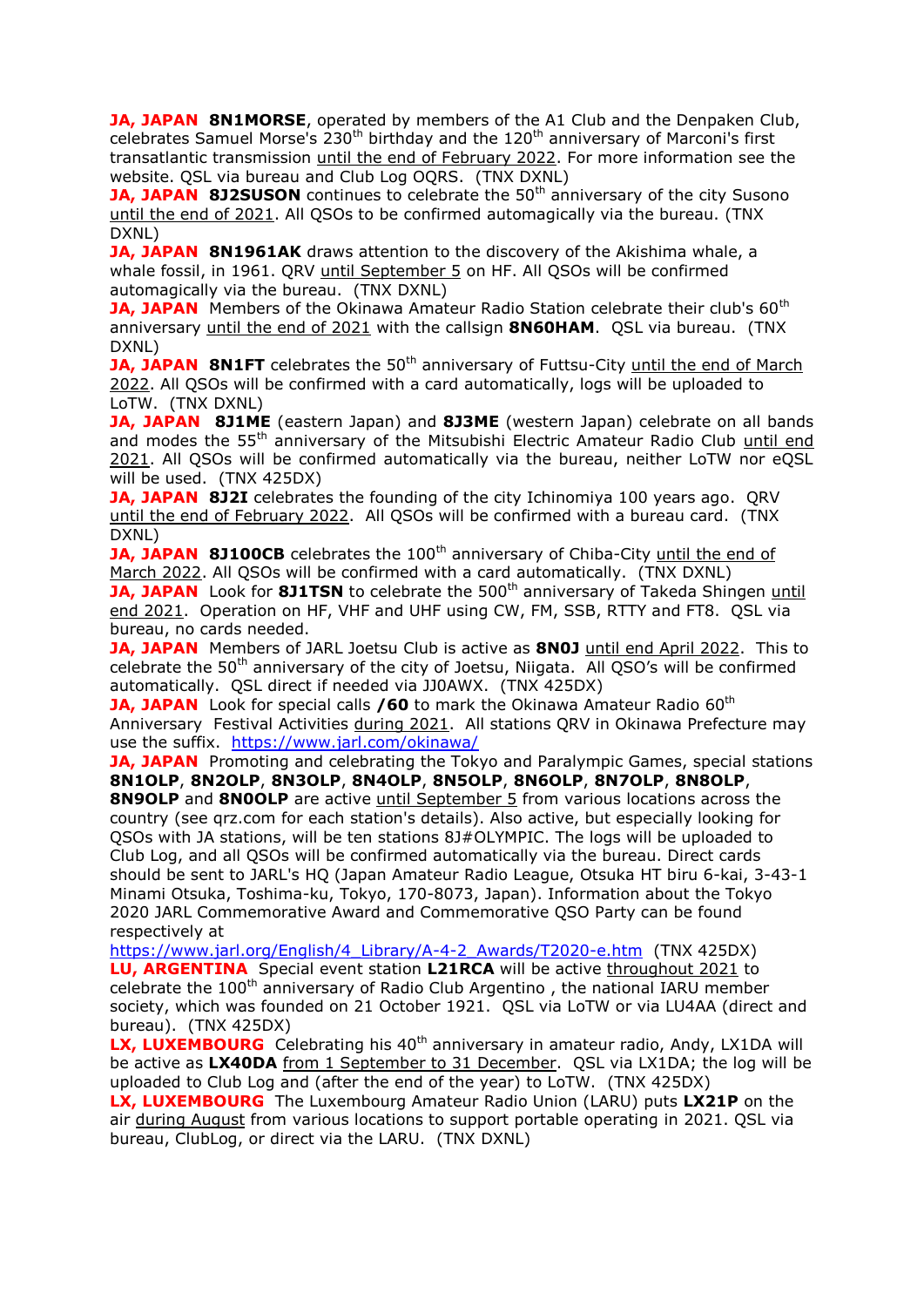**LZ, BULGARIA** Bulgarian members of the High Speed Club (HSC) are active throughout the year as **LZ70HSC**, supported by the Student Radio Club at the Technical University of Sofia. QSL via LZ2JE. (TNX DXNL)

**LZ, BULGARIA** Special callsign LZ70HSC will be in use throughout 2021 to celebrate the 70th anniversary of the Radio Telegraphy High Speed Club. QSL via LoTW. (TNX 425DX)

**LZ, BULGARIA** Once again Radio Club Blagovestnik (LZ1KCP) will use twelve special callsigns throughout 2021 to honour as many different Orthodox saints: **LZ363ER** (August), **LZ305AI** (September), **LZ1337KM** (October), **LZ1470IN** (November) and **LZ14MP** (December). QSL via the bureau or direct to P.O. Box 36, 4300 Karlovo, Bulgaria.

**OA, PERU** Celebrating the 200<sup>th</sup> anniversary of Peruvian independence, the Radio Club Peruano will activate four special callsigns until the end of the year: **OC200P**  (September), **OC200E** (October), **OC200R** (November) and **OC200U** (August and December). QSLs via OA4O. (TNX 425DX)

**OA, PERU** The Radio Club Asociacion de Radioaficionados del Peru marks the 200<sup>th</sup> anniversary of Peru's independence with the callsigns **OC4B**, **OC6B** and **OC7B** until the end of the year. QRV on 40, 20, 17, and 15m on SSB and FT8. For QSL information see qrz.com. (TNX DXNL)

**OE, AUSTRIA OE100BL** is the special callsign issued to the Burgenlaendischer Amateur Radio Club for celebrating throughout 2021 the 100<sup>th</sup> anniversary since Burgenland became an Austrian state. QSL via OE4JHW. Individual operators may also apply for OE100 to replace their prefix (e.g. OE4EIE will be signing OE100EIE). An award will be available, (TNX 425DX)

**OE, AUSTRIA** The following special event calls honour the memory of Austrian Nobel laureates: **OE120AGD**, **OE120BKC**, **OE120DMT**, **OE120SGU**, **OE120TWA**, **OE120U**, **OE120WDR**, **OE120XFG**, **OE120XGM**, **OE120XKJ**, **OE120XDX**, **OE120XRC** and **OE120YXK**. QRV until end November. Several awards are also available. (TNX DXNL) **OH0, ALAND ISL OH0100AX** is for the Alands Radioamatorer (OH0A) to celebrate until 9 June 2022 the 100<sup>th</sup> anniversary of the Aland Islands' selfgovernment from Finland. The special callsign's suffix is the Internet country code top-level domain of the Aland Islands. (TNX 425DX)

**OH, FINLAND OF60RR** draws attention to the 60<sup>th</sup> anniversary of the steel mill Rautaruukki. QRV until March 2022. QSL via bureau or via OH8DR direct. (TNX DXNL) **OH, FINLAND** EARN THE HIGHEST RECOGNITION FROM YOUR OH FRIENDS Just contact 100 (one hundred) of your OH friends during 2021 and 10 (ten) specially featured Finnish stations to earn the OH Northern Light 100-year certificate (OH-NL-100) and the featured story, explaining the magic of the OH-land and the Northern Lights; Your 100 contact should include 50 OH stations and 50 OF stations, a total of 100. A special OF prefix will be launched to all OH stations on September15th, 2021. Your maximum point value can be 100. The number of your OF/OH contacts. TEN SPECIAL ACTIVITY MULTIPLIERS

SRAL and its members are active in a wide range of Amateur Radio activities and each of the ten multipliers represent some of those activities. The multiplying stations are; **OH100SRAL, OH2A, OH0W, OJ0C, OF2HQ, OH2YOTA, OG2B, OH6SRAL, OI3AX and OF9X**.

*<https://tinyurl.com/eb8dmpb2>*

**OK, CZECH REPUBLIC** The radio club Chrudim celebrates its 75<sup>th</sup> anniversary with the callsign **OL75KCR** until the end of the year. QSL via Club Log OQRS. (TNX DXNL) **OM, SLOVAK REPUBLIC** Radioklub Partizanske will be active as **OM77PA** in various contests throughout 2021. The special callsign pays a tribute to Peter Martiska (OM3PA), the club's chairman and leading operator for fifty years, who passed away on 3 January aged 77. QSL via OM4MM. (TNX 425DX)

**OM, SLOVAK REP OM60PPZ** celebrates the 60<sup>th</sup> anniversary of the Presov Pioneer Railway until Sept. 30. QRV on HF on SSB, CW, and digital modes. An award is available as well. QSL only via eQSL. (TNX DXNL)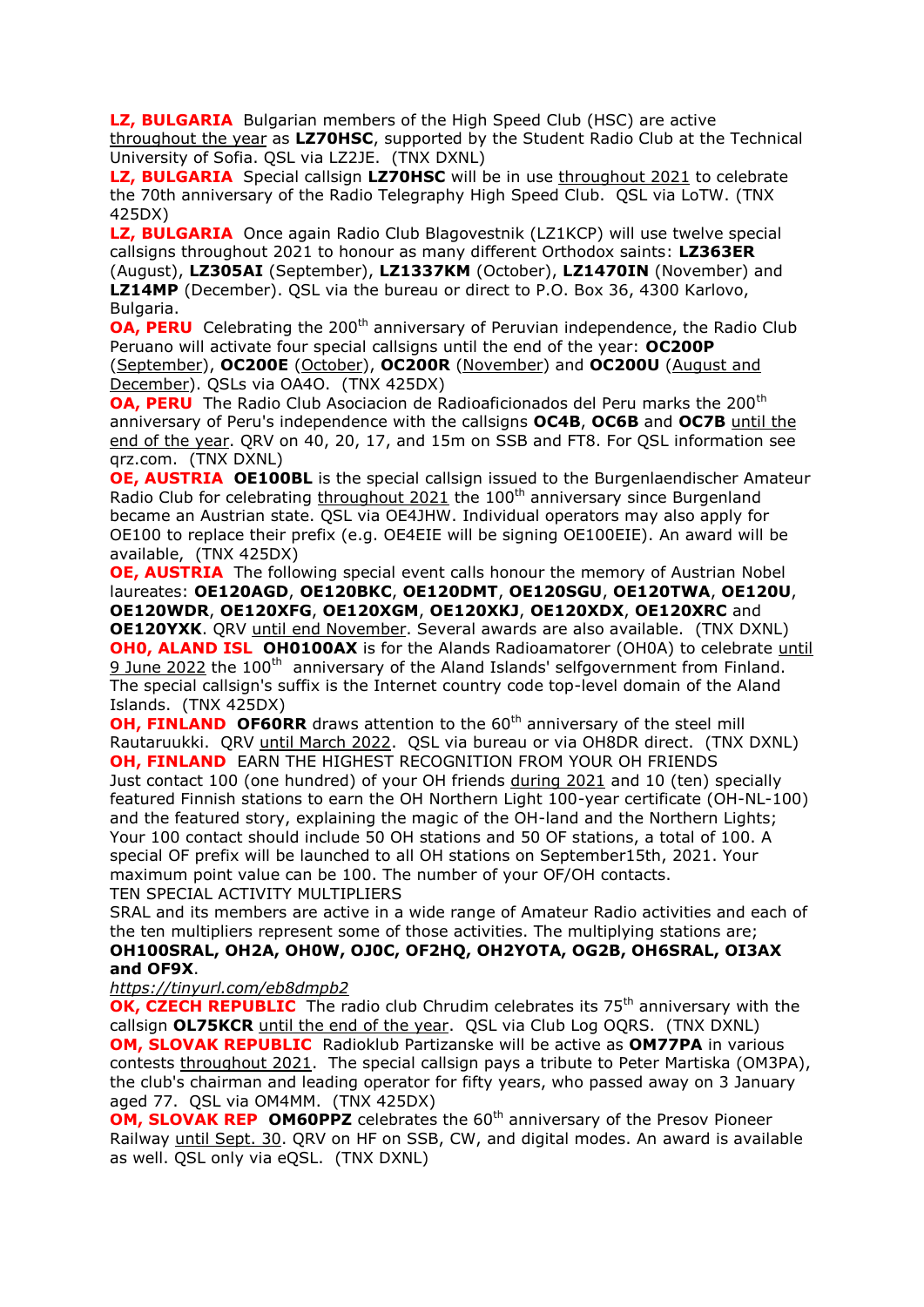**ON, BELGIUM** Look for **OR40NOL** until end 2021 to celebrate the 40<sup>th</sup> anniversary of the section NOL. 3 Awards will be available: gold, silver and bronze. More on QRZ.com. **ON, BELGIUM** Belgian individual operators and radio clubs are authorized to replace their ON prefix with **OS** until 12 December. This is to celebrate World Amateur Radio Day (18 April) and the 120th anniversary since Guglielmo Marconi's first reception of transatlantic radio signals (12 December 1901). (TNX 425DX)

**PA, THE NETHERLANDS PA21AGR** operates in the context of the Amstel Gold Race for professional bicyclists during September, there will be a similar event for amateur racers, also supported by PA21AGR. QSL via PE1RLN. (TNX DXNL)

**PA, THE NETHERLANDS** Special callsigns **PC375BR** (operated by PC2LR), **PD375OO** (operated by PD4L), **PA375KL** (operated by PC2F) and **PA375YN** (operated by PA7ML) will celebrate the 375th anniversary of Brooklyn until the end of the year. Named after the Dutch town of Breukelen, the most populous of New York City's boroughs was settled in 1646 by the Dutch West India Company for their colony of New Netherland. (TNX 425DX)

[http://lea.hamradio.si/scc/diploma\\_30let/index\\_eng.htm](http://lea.hamradio.si/scc/diploma_30let/index_eng.htm)

**PY, BRAZIL** Celebrating the XVI Paralympic Games to be held in Tokyo, Mor, PT7ZT will be active as **ZW16ZT** from 14 August to 5 September. He will operate SSB and digital modes. QSL via LoTW, or direct to PT7ZT. (TNX 425DX)

**S5, SLOVENIA** The Slovenian Amateur Radio Union will celebrate the 30<sup>th</sup> anniversary of Independence with a special award. For this event only until end 2021, the Slovenian amateur radio stations can use special call signs. Those will add the number »**30**« into the suffix. For example: S50ZZ will be S5030ZZ, S51A will be S5130A, S57XXX will be S5730XXX etc. In order to obtain the award a foreign amateur radio station must have at least 30 contacts with an S5 stations (regular and special call signs apply), out of which 10 or more with special prefixes ( $\gg$ 30 $\ll$ ). The use of any band/mode counts for the Award. Applications to [scc@hamradio.si](mailto:scc@hamradio.si)

**SM, SWEDEN** During 2021, **SD400SU** celebrates the 400<sup>th</sup> anniversary of the city Sundsvall. Operators are the members of the Sundsvall Amateur Radio Club (SK3BG). QSL via SM3NXS (d/B), Club Log OQRS. (TNX DXNL)

**SM, SWEDEN SK75AT** is the special call for the Foreningen Umea Radioamatorer Club (SK2AT) to celebrate its  $75<sup>th</sup>$  anniversary until end 2021. The logs will be uploaded to LoTW and Club Log. (TNX 425DX)

**SP, POLAND SN0ZOSP** and **SN100ZOSP** celebrate the 100<sup>th</sup> anniversary of the Association of the Voluntary Fire Brigades of the Republic of Poland until February 5, 2022. QSL for SN0ZOSP via SP9ODM, SN100ZOSP via SP9SPJ. (TNX DXNL)

**SP, POLAND** Special callsign **SN88LOT** is active until end August to commemorate the 88<sup>th</sup> anniversary of the flight of Lithuanian pilots Steponas Darius and Stasys Girenas. On 15 July 1933 they attempted a nonstop flight from New York City to Kaunas in a small airplane named "Lituanica". After crossing the Atlantic Ocean, they crashed on 17 July when they were only 650km short of their final destination. QSL via SP1PMY. (TNX 425DX)

**SP, POLAND HF100LEM**, operating from Krakow, marks the 100<sup>th</sup> birthday of the Polish writer Stanislaw Lem during 2021. QSL via SP9PKZ. (TNX DXNL)

**SV, GREECE** Amateur radio operators from Greece have been granted permission to use special prefixes until end 2021 to celebrate the  $200<sup>th</sup>$  anniversary of the Greek Revolution of 1821 which led to the formation of modern Greece. The special prefixes do not differentiate the call areas: Class 1 licensees can replace SV# with **SX200** (e.g. SX200AEL is SV2AEL, while SX200RMA is SV8RMA and SX200COL is SV9COL), Class 2 licensees can replace SY# with **SY200**, club stations can replace SZ# with **SZ200**. (TNX 425DX)

**SV, GREECE** 200 Years of Greek Independence Award On air during 2021.

The Greek War of Independence, also known as the Greek Revolution (Greek: Ελληνική Επανάσταση, Elliniki Epanastasi; referred to by Greeks in the 19th century as simply the Αγώνας, Agonas, "Struggle", was a successful war of independence waged by Greek revolutionaries against the Ottoman Empire between 1821 and 1830. Any Greek station, foreigners Greeks or friends of Greece all over the world may join "200 Years of Greek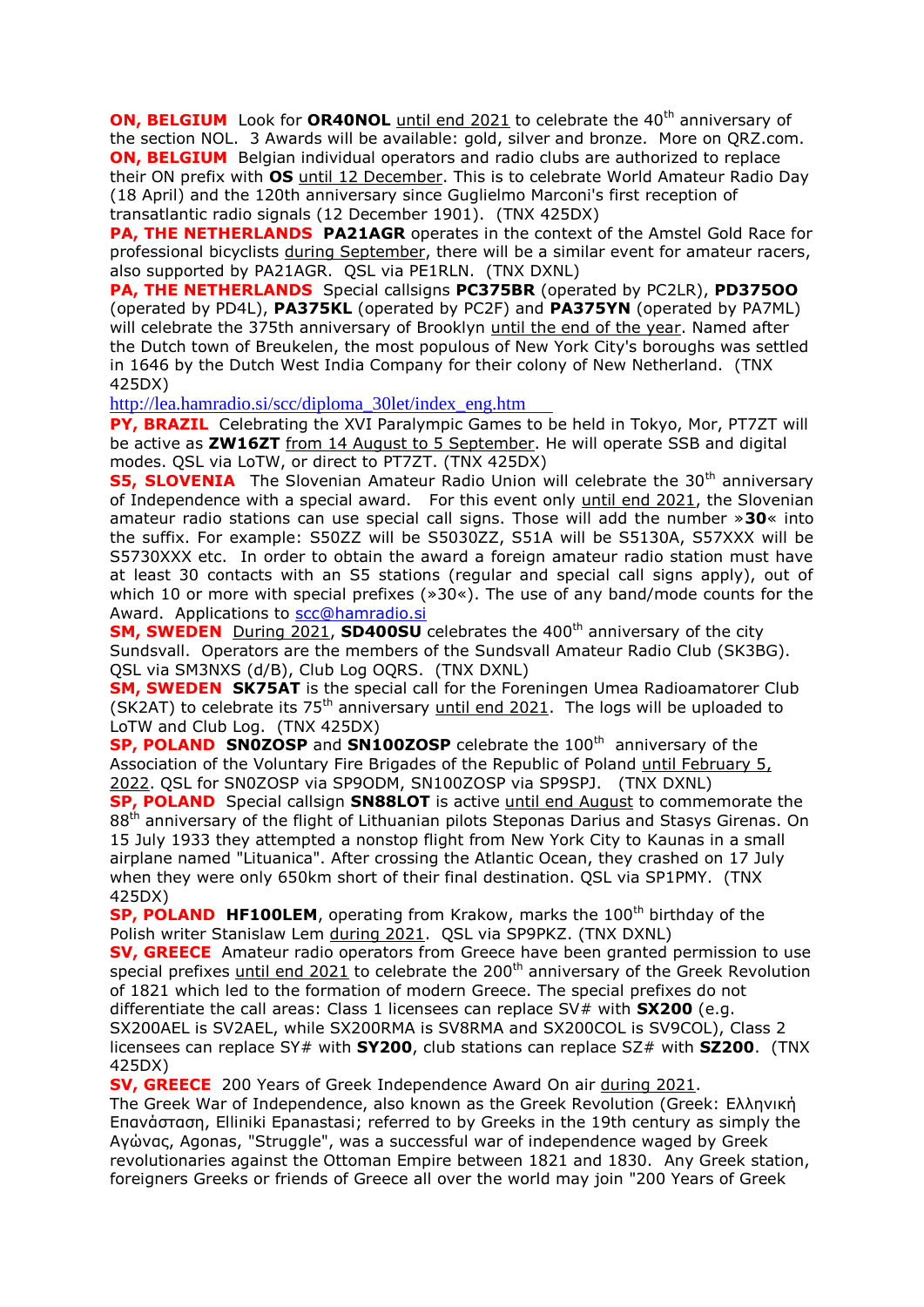Independence Award". All mode and types of QSO are valid. Award manager is SV2RCK. <https://sv2rck.gr/200YEARS/>

**SV, GREECE SZ200P** is a special callsign for the Radio Amateur Association of Western Peloponnese to celebrate the 200th anniversary of the Greek Revolution of 1821. Activity started on 9 April and will go through the end of the year. QSL via LoTW and eQSL. (TNX 425DX)

**TI, COSTA RICA** On September 15, 2021, the Bicentennial of the Independence of Costa Rica will be celebrated with great fanfare. In commemoration of such an important and historical event, a team of radio amateurs will be activating the special call sign **TI2ØØI** to celebrate 200 years of independent life of Costa Rica.

The goal is to make Costa Rican independence known to the world with pride on its Bicentennial. Activation until October 29.

Bands – 6 to 80m (+ 2m).

Modes – SSB, CW and FT8  $(+$  FM).

Contacts will be confirmed via LotW, QRZ & QSL manager.

The team of operators will be announced soon.

**UA, RUSSIA** Special event station **R1221NN** will be active on 14-29 August to celebrate the 800th anniversary of the city of Nizhny Novgorod. Formerly known as Gorky (1932-1990), it is the sixth-largest city in Russia. QSL via RJ3T. (TNX 425DX) **UA, RUSSIA R20RTM** (RDA AD-01) celebrates the 20<sup>th</sup> anniversary of the Russian Television Radio Network (RTRN) during August on HF. QSL via R7AA. (TNX DXNL) **UA, RUSSIA** The special event station **R100KOMI** celebrates the 100<sup>th</sup> anniversary of the Komi Republic until the end of September. An award is also available. QSL via ClubLog OQRS and R1II. (TNX DXNL)

**UA, RUSSIA** During August, **R650KG** draws attention to the 650th anniversary of the city Kaluga. QSL via RW3X. (TNX DXNL)

**UA, RUSSIA** The Troitsk Amateur Radio Club continues to celebrate its 50<sup>th</sup> anniversary until the end of September with the callsign **R950A** (RDA CB-25). An award is also available. QSL via RA9AEA, LoTW, eQSL. (TNX DXNL)

**UR, UKRAINE** Nikolay UX0FF celebrates his 50<sup>th</sup> year on the air with the callsign **EO50FF** during 2021. QSL via UX0FF direct or bureau, LoTW, eQSL.

**UR, UKRAINE EM60KTS** marks the Antarctic Treaty System until end 2021. QSL via IK2DUW (d), Club Log. (TNX DXNL)

**UR, UKRAINE** Members of the school radio club UT1KWA celebrate their club's 20<sup>th</sup> anniversary with the callsign **EO20KWA** until end 2021. QSL via IK2DUW and Club Log. (TNX DXNL)

**UR, UKRAINE** Special calls **EM150PLU**, **EN150PLU** and **EO150PLU** are active during  $2021$  to commemorate the 150<sup>th</sup> anniversary of the birth of Lesya Ukrainka (1871-1913), one of Ukrainian literature's foremost writers. QSL via operator's instructions. (TNX 425DX)

**VK, AUSTRALIA VI50SG** celebrates the 50th anniversary of the St. George Amateur Raio Society until the end of 2021. QSL via VK2LE (d/B), eQSL. (TNX DXNL)

**VK, AUSTRALIA** From our modest beginnings in 1921, Air Force has grown into a potent, World class Air Force which Australia relies upon in both conflict and peace. The men and women of the Royal Australian Air Force have achieved great success in serving Australia and its national interest over the past 100 years.

The RAAF was formed on 31st March 1921, to mark this Centenary the Wireless Institute of Australia (WIA) will be celebrating with two call signs:

**VK100AF** until end August, which will be used by a team of Radio Amateurs across the bands around Australia.

Stuart Birkin, VK8NSB will be organising the event that will be aired by many Radio Amateurs across Australia as we celebrate this centenary with you. A team of 40+ operators across Australia will operating over the next few months.

QSL Information: A commemorative 4-sided QSL will be printed for direct QSL requests. OQRS Link for Direct & Bureau QSL VK100AF:

<https://www.m0urx.com/oqrs/logsearch.php?dxcallsign=VK100AF> Direct: QSL \$2 Via M0URX